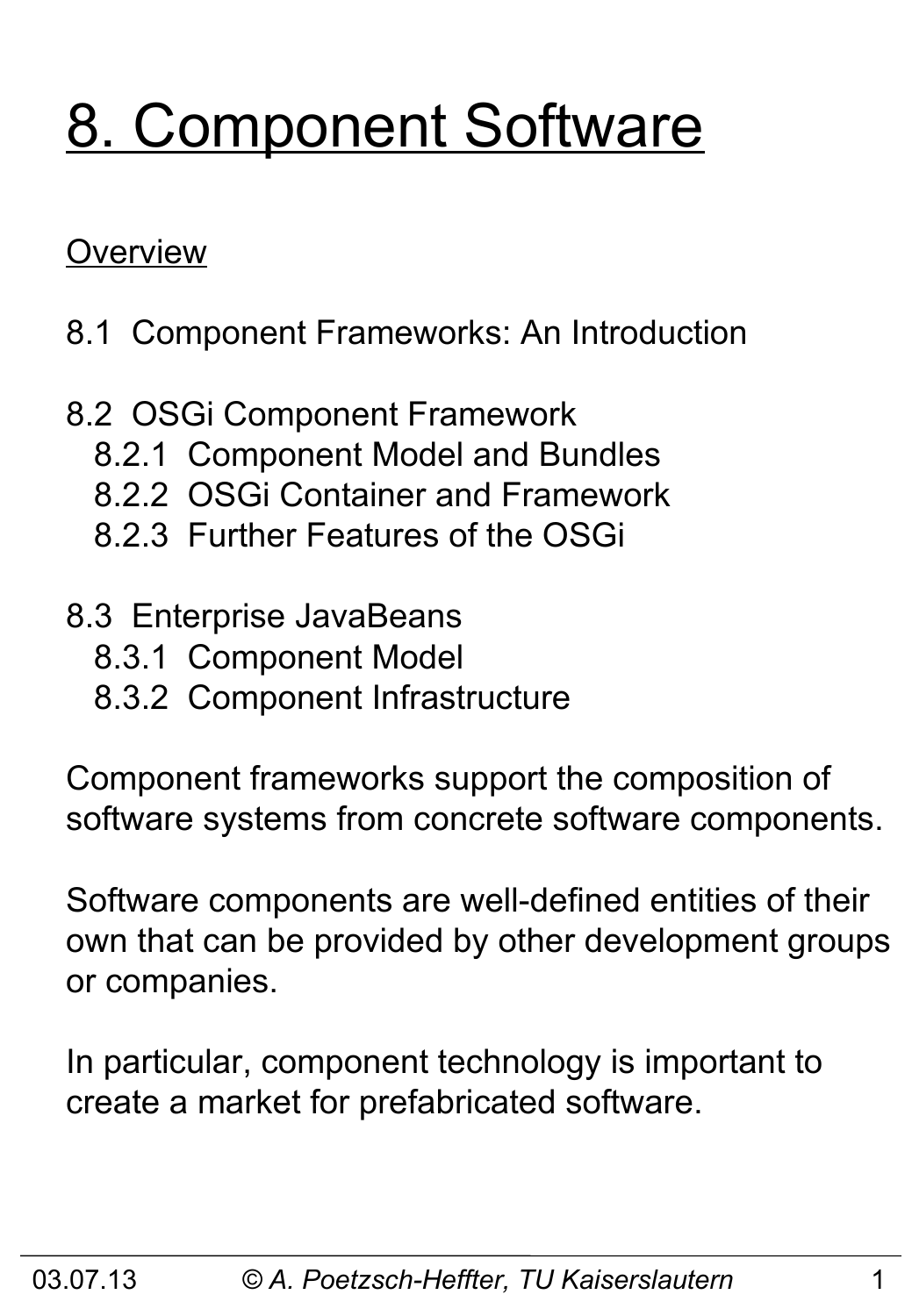Component frameworks have three main goals:

- Reuse of software components
- Providing the basis for a market of software components
- Role separation

Component frameworks enable to separate the responsibility of developing and managing a software system into five roles:

- component provider,
- framework provider,
- application provider (constructs an application from components),
- application deployer (installs an application on a platform),
- system administrator.

Role separation is important for division of labor, specialization, and better competition in the software market.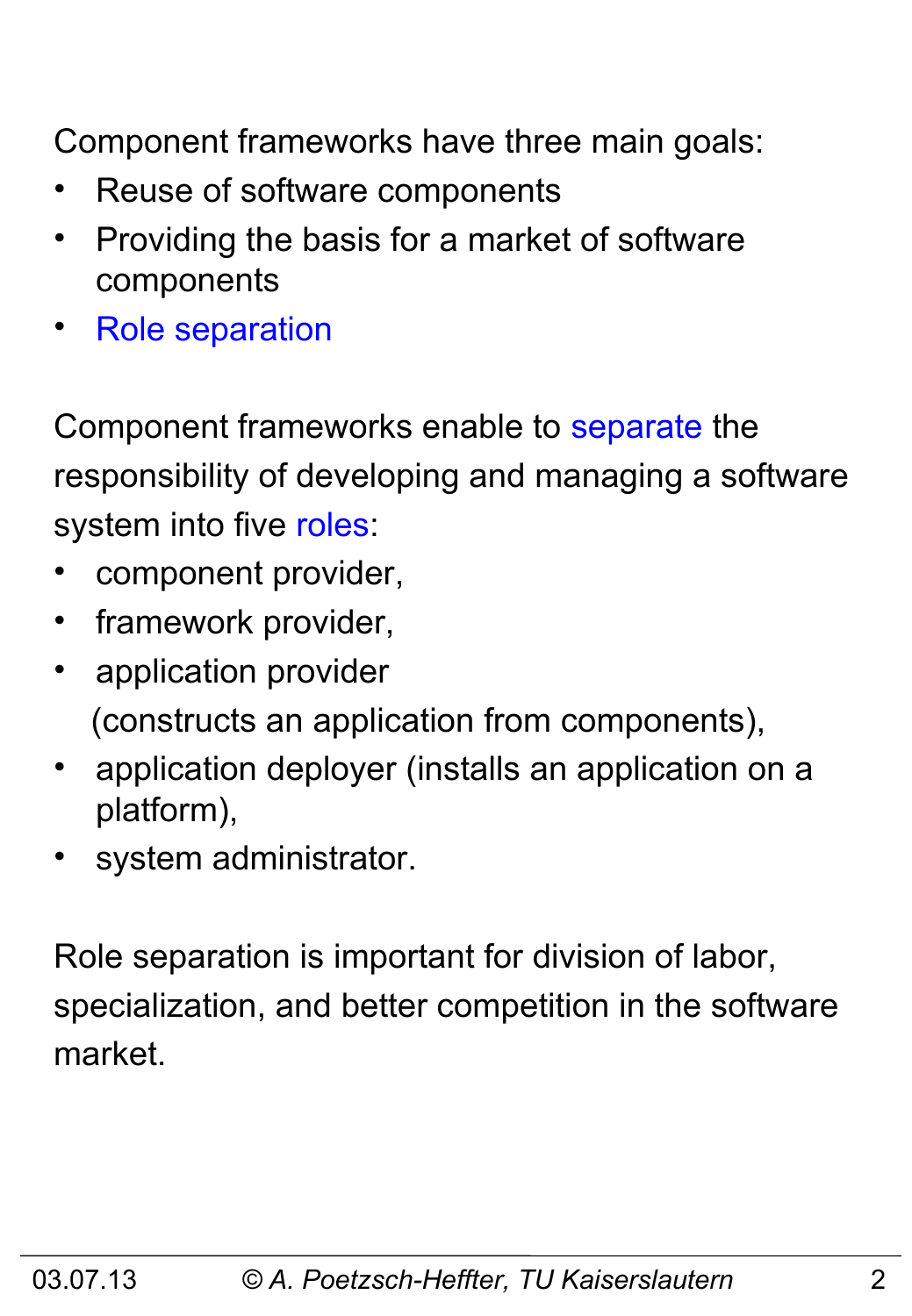# **8.1 Component Frameworks: An Introduction**

The "compound object pattern" provides the conceptual basis for component frameworks.

In this context, the term components refers to software components consisting of concrete "program parts and data".

*Components* are the units of composition in the context of a component framework.

The goal of component frameworks is the **blackbox** reuse. Inspection of the component's implementation by the user should be unnecessary.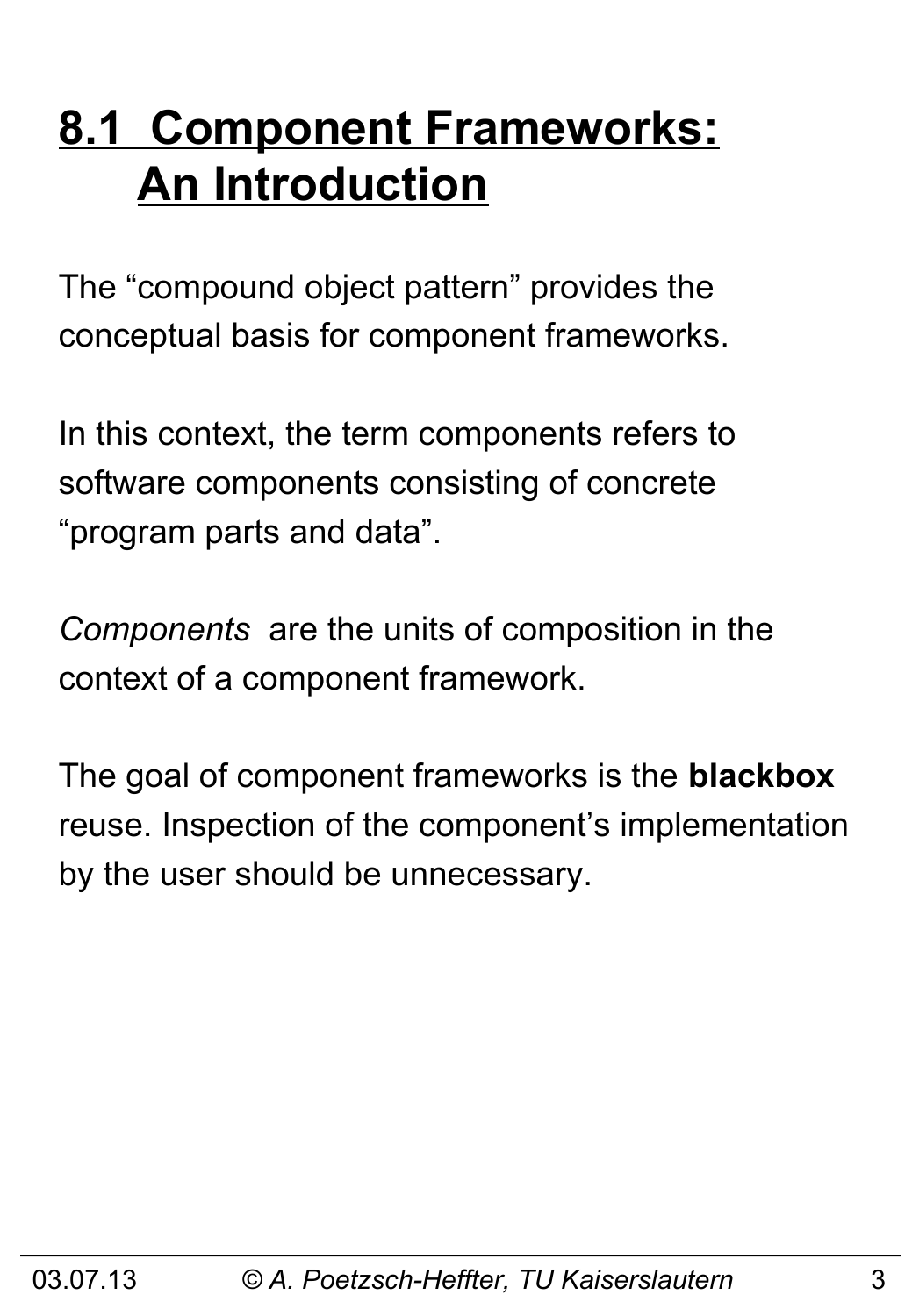# Composition Techniques

A component framework provides the mechanisms to stick components together.

We can distinguish three kinds of *composition mechanisms:*

- Static *linking* of components, i.e. the components are linked together before they are executed.
- *Dynamic linking* of components, i.e. some components are linked at runtime into an executing process.
- *Connecting* of components that run as parts of different processes.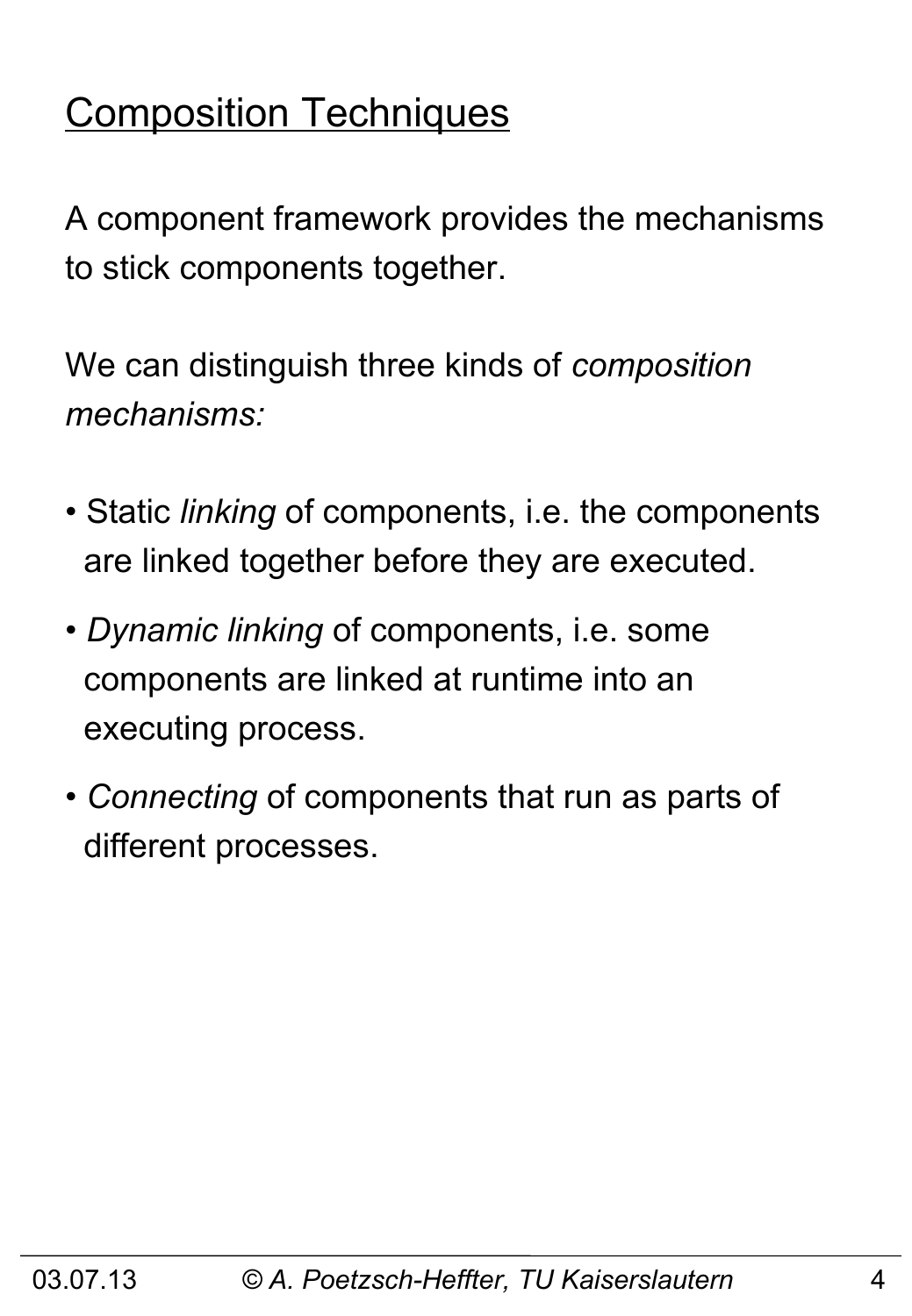# Component Frameworks

The glossary of "Component Software: Beyond object-Oriented Programming" by Clemens Szyperski gives an explanation of the term "component framework":

"A *component framework* is a collection of rules and interfaces (contracts) that govern the interaction of *components* plugged into the framework. A component framework typically enforces some of the more vital rules of interaction by encapsulating the required interaction mechanisms."

As the general goal is to compose software systems from prefabricated components, a component framework has to give answers to the following three questions:

- Component model: What is a component?
- Component infrastructure: What are the infra structure and the technical support for deploying and composing components?
- Further features: How are further requirements supported by the component framework?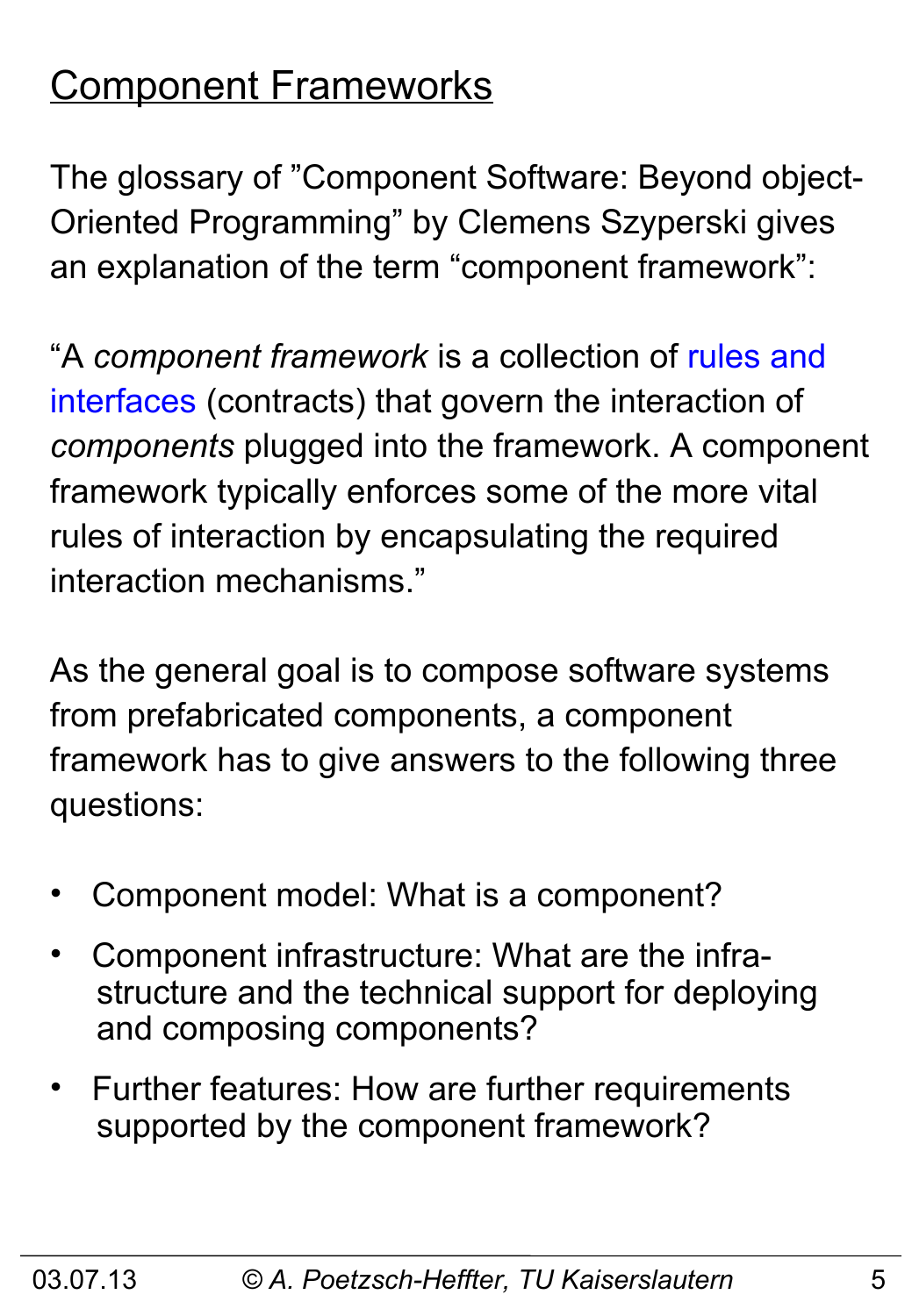The *component model* essentially consists of rules specifying

- what kinds of components are supported,
- what constitutes a component,
- and what the properties of components are.

Many of the rules are usually syntactic. But, there may be as well semantic rules.

Components are described with the help of some languages (e.g. programming or assembly languages).

#### The *component infrastructure*

- explains how components are composed and deployed
- describes the rules
	- o how a component finds other components by name,
	- o how components are linked to each other,
	- o and how they can communicate
- specifies interfaces that allow to inspect components at runtime
- may provide mechanisms to startup and initialize remote components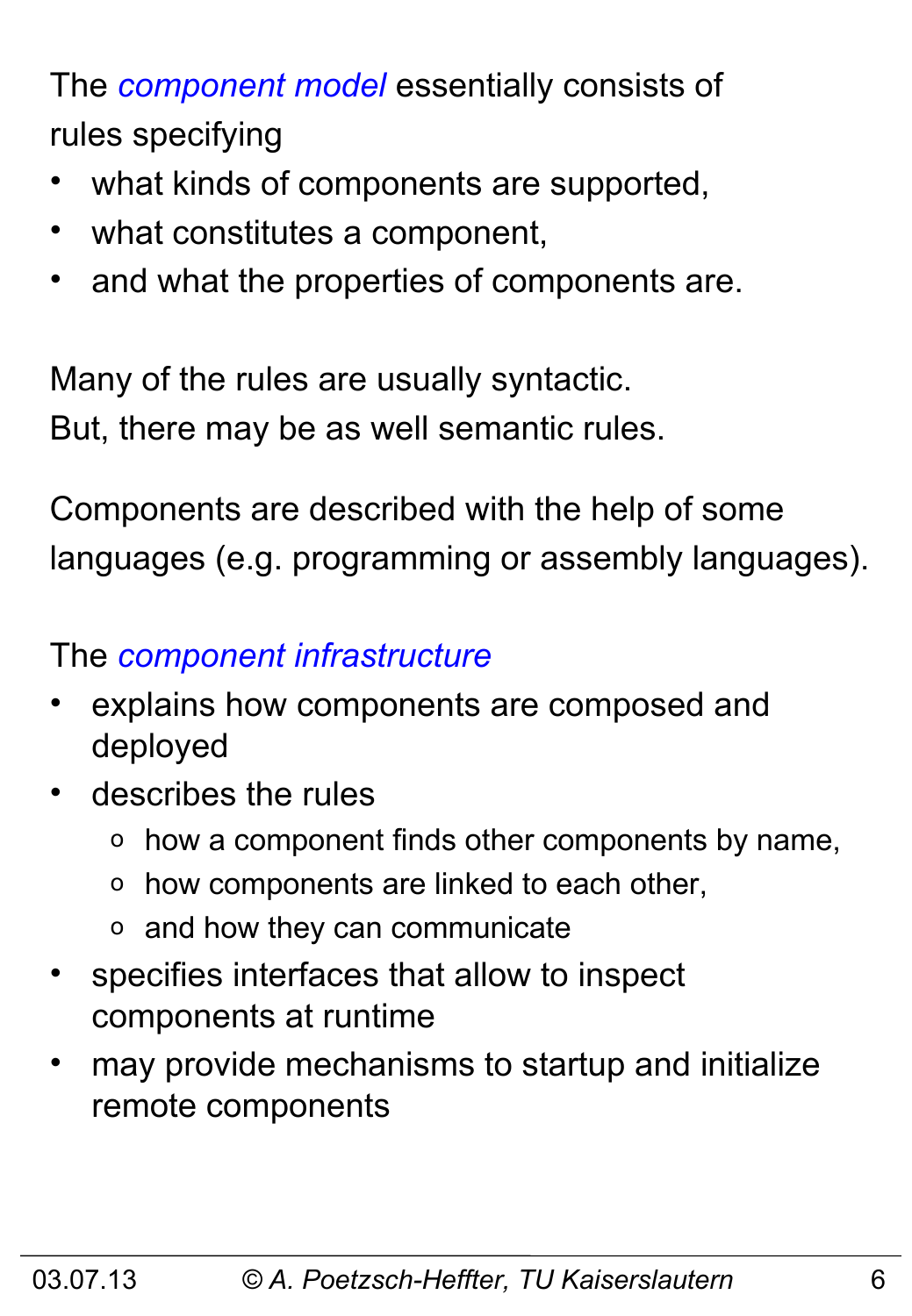- may comprise library code that components need to connect to other components
- may define standardized platform components for composed systems
- may specify tools for composition and deployment

Component frameworks often support further features, like:

- support for persistence,
- security mechanisms.

### Different Kinds of Frameworks

- Component frameworks can be independent of requirements of specific application domains.
- They can support general architectural patterns (e.g. the EJB framework primarily supports the construction of software systems according to the three-tier architectural pattern).
- They can be developed for more specific application areas. In that case, the component model and infrastructure are specialized to that area. Often predefined components are provided.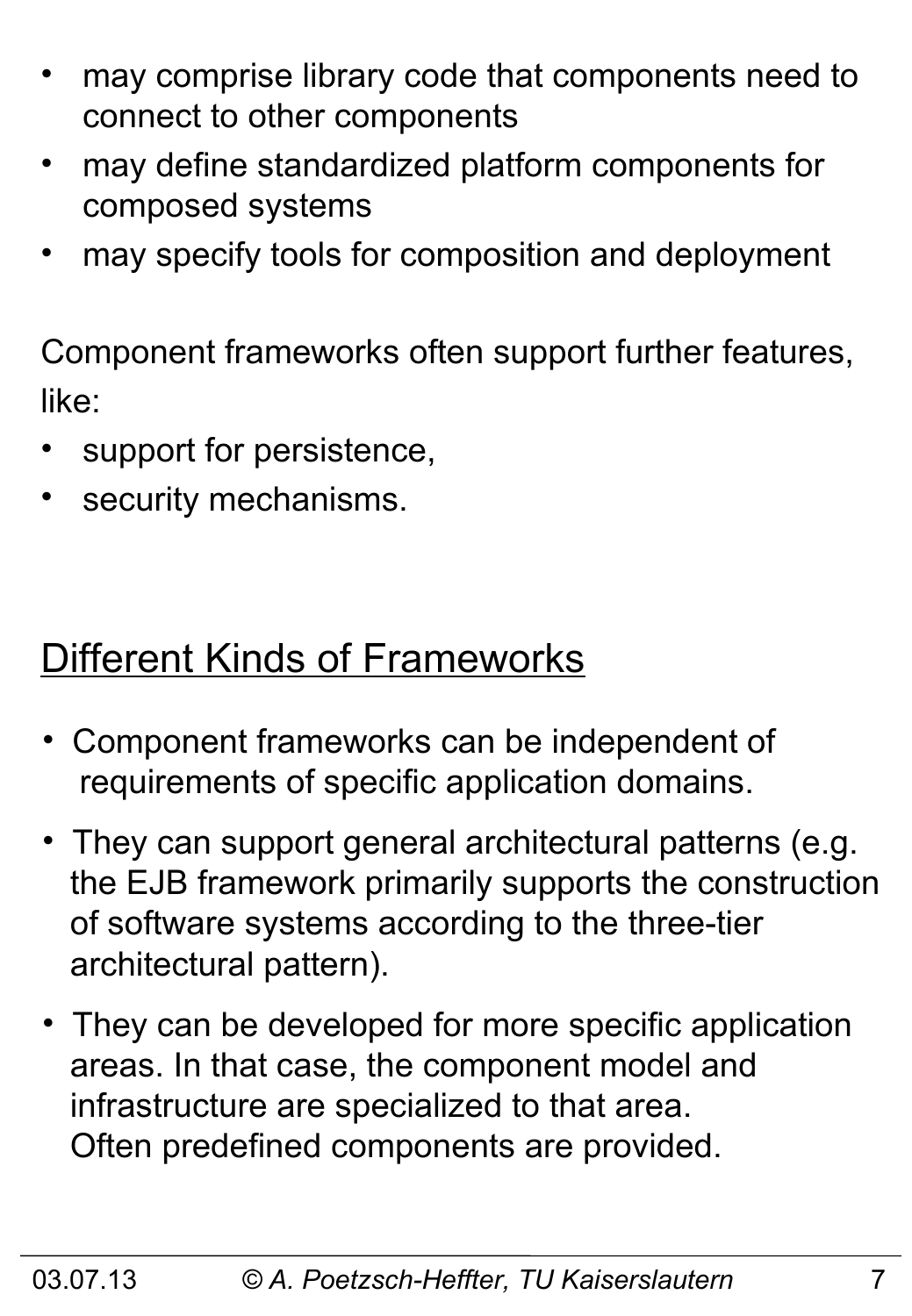### Discussion of "Frameworks":

The RMI (remote method invocation) in Java is a communication infrastructure.

- It provides library classes, interfaces, and services to connect to remote objects and invoke their methods.
- It can be used to build up a component infrastructure, but it is **not** a component framework
- A component model is missing.

The AWT is a typical program framework.

The subclasses of class Component can be considered as components.

A component infrastructure providing rules and techniques for composition and deployment is missing.

Improvement:

JavaBeans framework building on AWT, which

- defines rules and conventions that specify component interfaces,
- provides an event-based composition mechanism.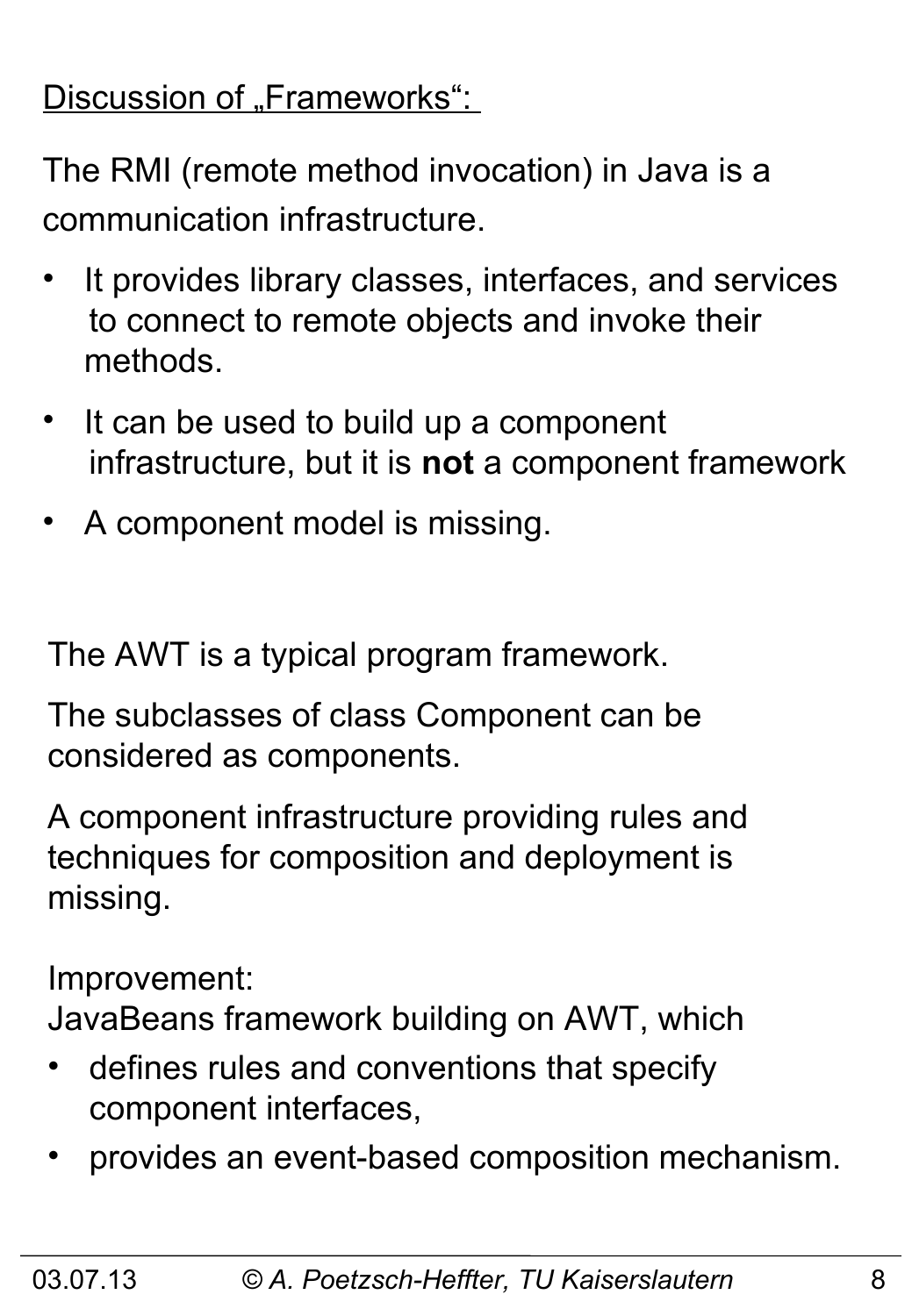# **8.2 OSGi: A Component Framework for Java**

OSGi is a component framework for Java supporting:

- dynamic installation, management, and runtime control of components (starting, stopping)
- deployment units called *bundles*
- versioning, security aspects, etc.

Here, we give an introduction to OSGi in version 4.1.

OSGi is a framework specification (core specification has 288 pages) with different implementations (we used Eclipse Equinox).

Central concepts:

- (weak) component model
- code bundles as deployment units
- containers to manage components
- framework support

03.07.13 *© A. Poetzsch-Heffter, TU Kaiserslautern* 9

OSGi

framework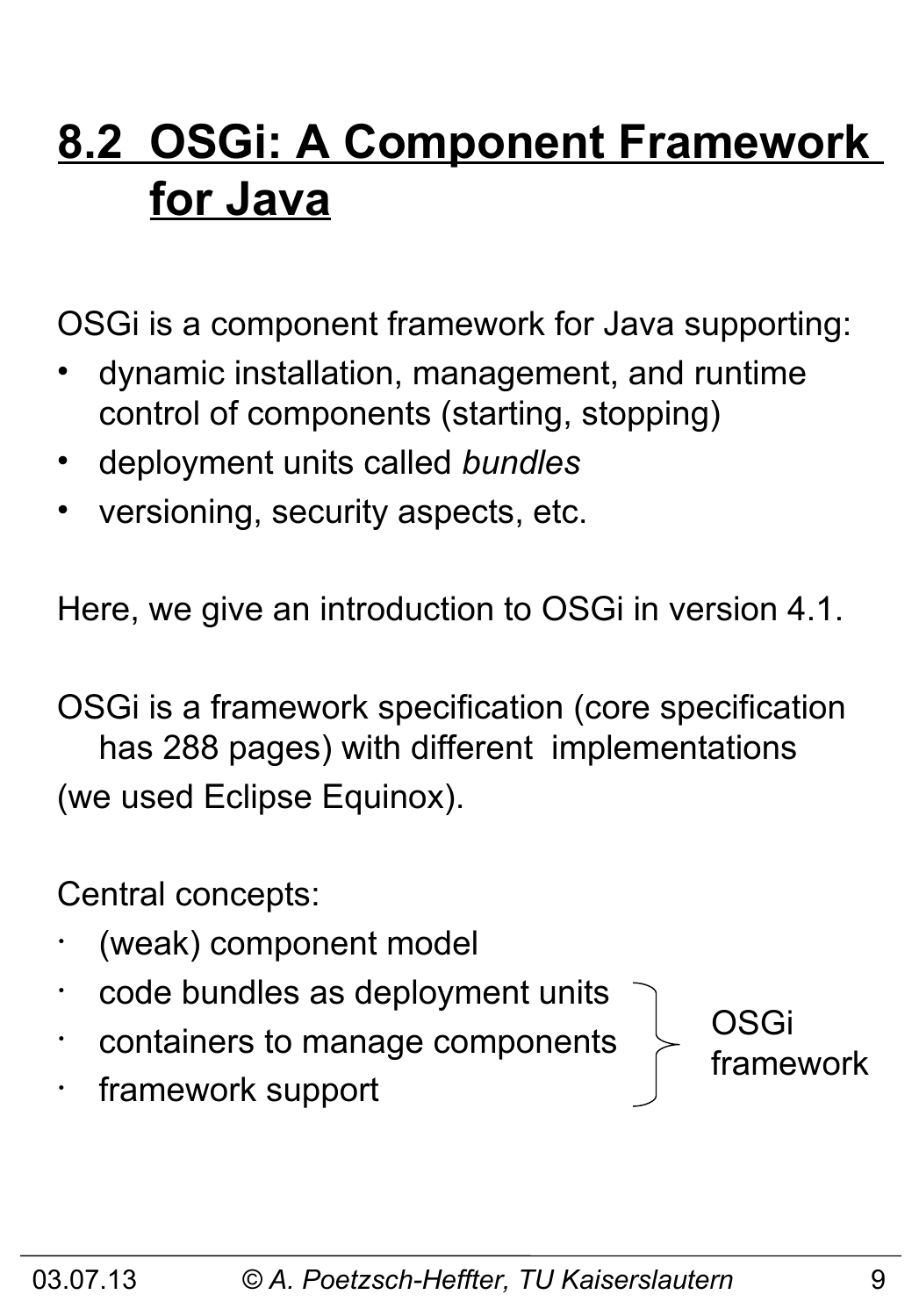# 8.2.1 Component Model and Bundles

### **OSGi components**:

- provide services via Java interfaces
- use services of other components
- have an *activator class* for starting/stopping/ managing the component.

The activator's start method

- creates and initializes the component instance(s)
- looks up required services
- registers service listeners
- registers the provided services

The stop method has to realize the corresponding tasks for deregistration and shutdown.

Component developer is responsible for

- connecting components
- multithreading
- transfer objects

(That is why we speak of a *weak* component model.)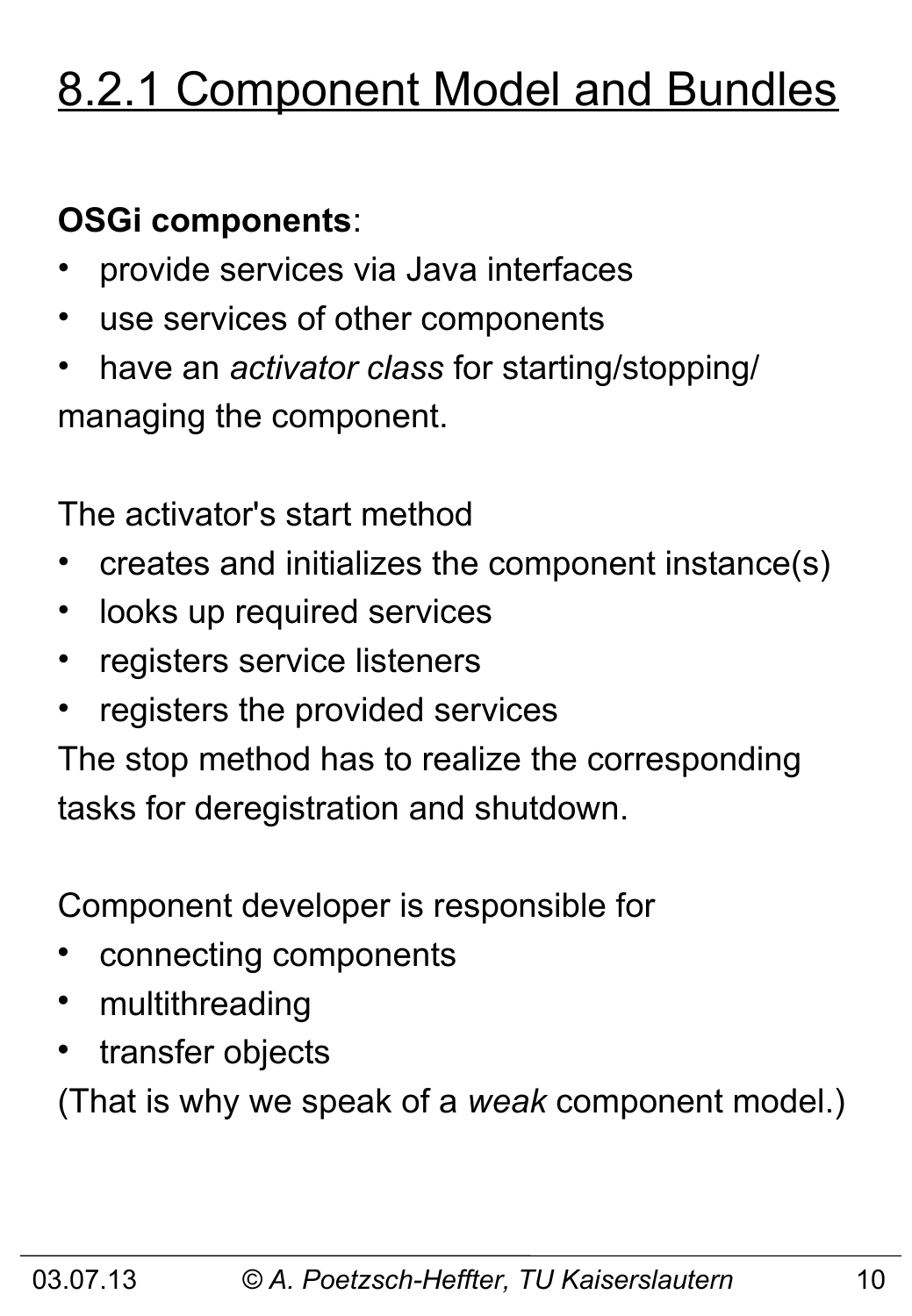# Example: (OSGi component)

The service interface:

```
package randomnumberservice;
public interface RandomNumberService {
    // Returns a pseudorandom integer
    public int getRandomNumber();
}
```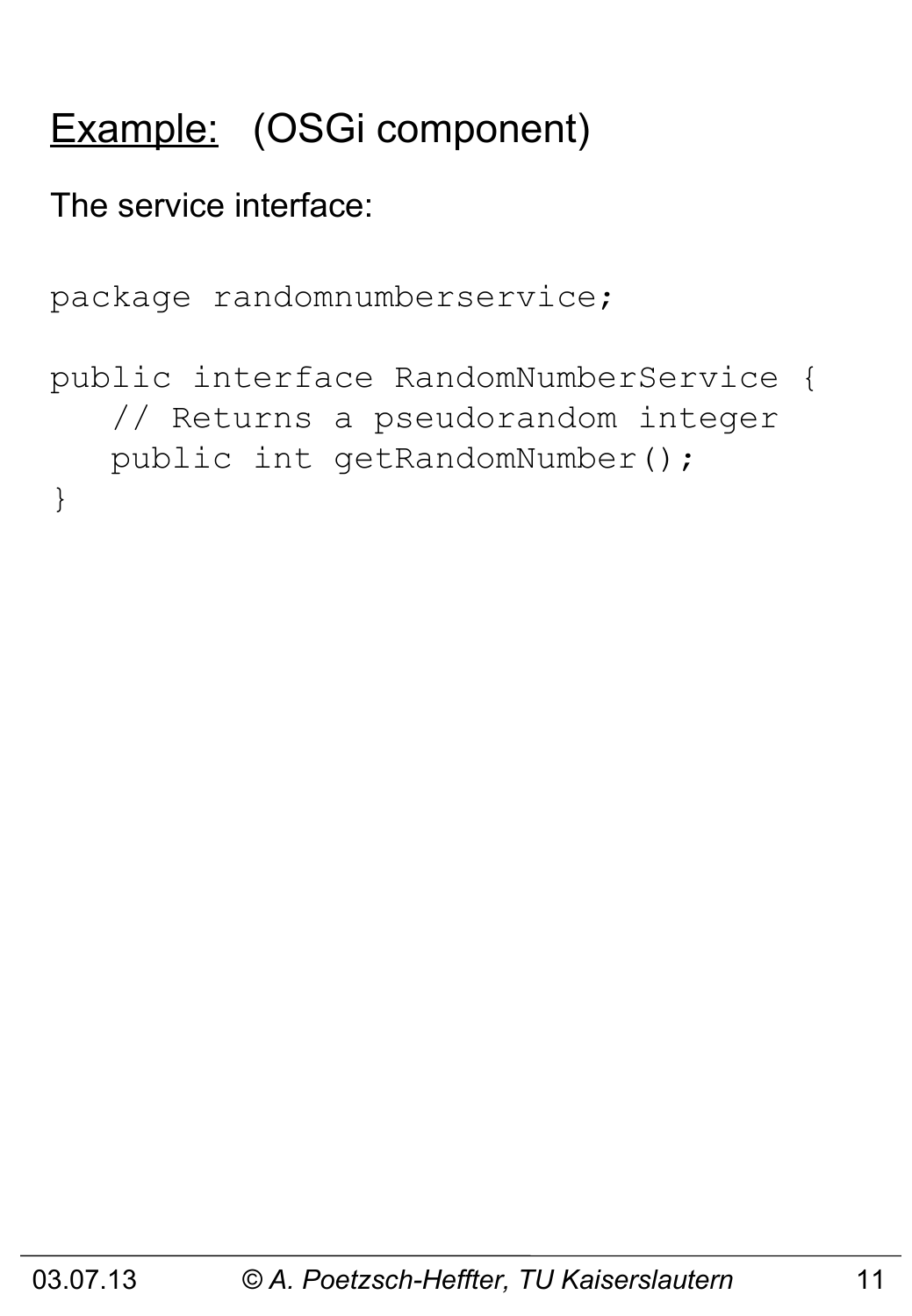# Example: (OSGi component, continued)

The service implementation:

```
package randomnumberservice.impl;
import randomnumberservice.
                     RandomNumberService;
import java.util.Random;
public class RandomNumberServiceImpl 
        implements RandomNumberService
{
   Random rand;
   /**
    * Initializes the random number generator
    * generator. The method must be called by
    * the bundle registering the service.
    */
   void initService() { 
    rand = new Random();
   }
   public int getRandomNumber(){ 
     return rand.nextInt();
   }
}
```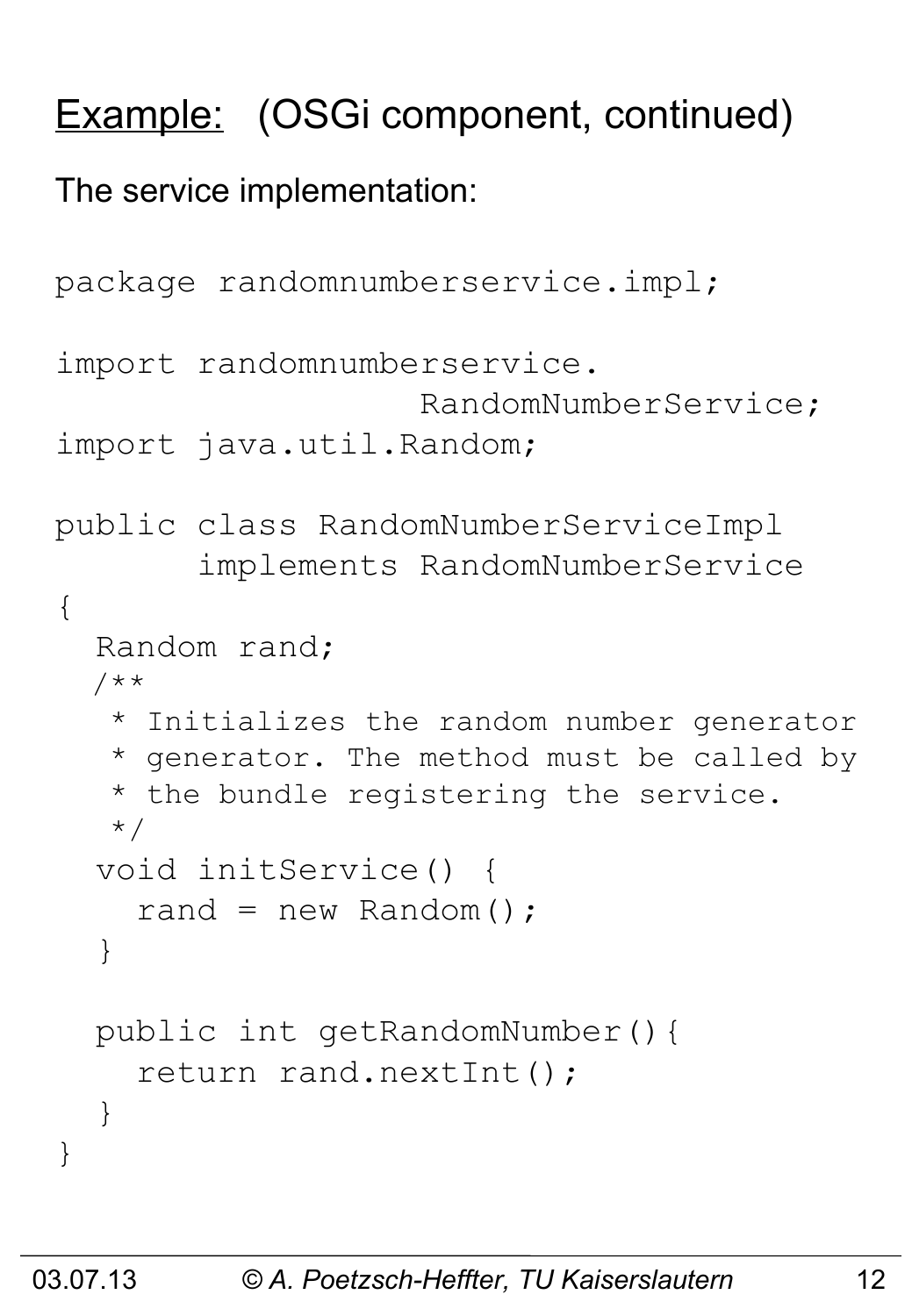# Example: (OSGi component, continued)

#### The activator class:

```
package randomnumberservice.impl;
import java.util.Properties;
import org.osgi.framework.*;
import randomnumberservice.*;
public class Activator 
        implements BundleActivator
{
   private ServiceRegistration reg = null;
   public void start(BundleContext bctxt) 
                throws Exception
   {
     System.out.println(
       "randomNumberService starting"); 
     // Create & initialize service object
     RandomNumberServiceImpl rnsi = 
       new RandomNumberServiceImpl();
     rnsi.initService();
     System.out.println(
       "randomNumberService initialized");
     // register service (see next slide)
```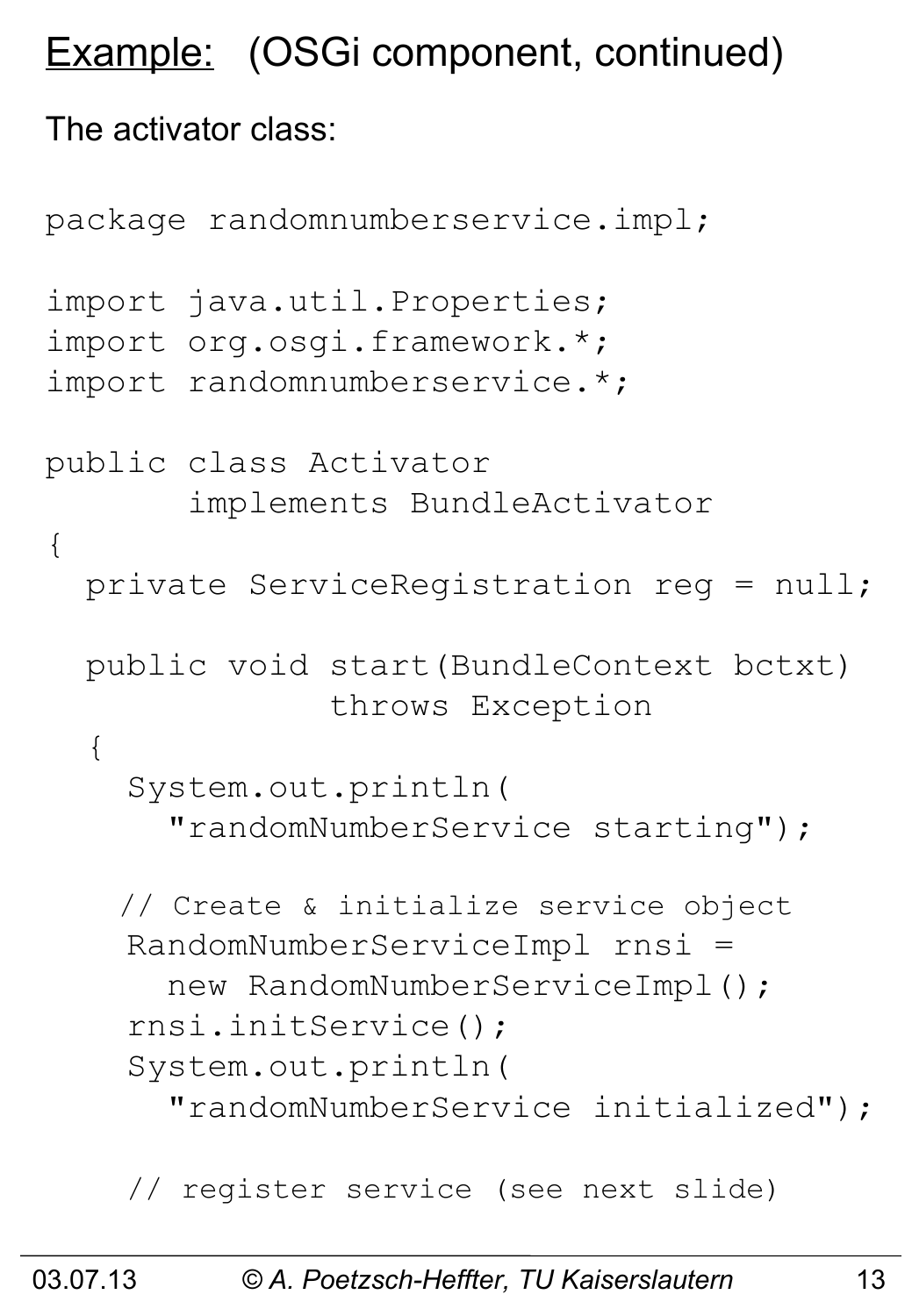```
 // register service
   reg = bctxt.registerService(
     RandomNumberService.class.getName(),
     rnsi, new Properties());
   System.out.println(
      "randomNumberService registered");
 }
 public void stop(BundleContext bctxt)
              throws Exception
\{ System.out.println(
     "randomNumberService stopping");
  if (reg != null) reg.unregister();
 }
```
### Remark:

}

- 1. The above example shows the basic elements of components.
- 2. In the activator, the component can create its own thread of control (active component).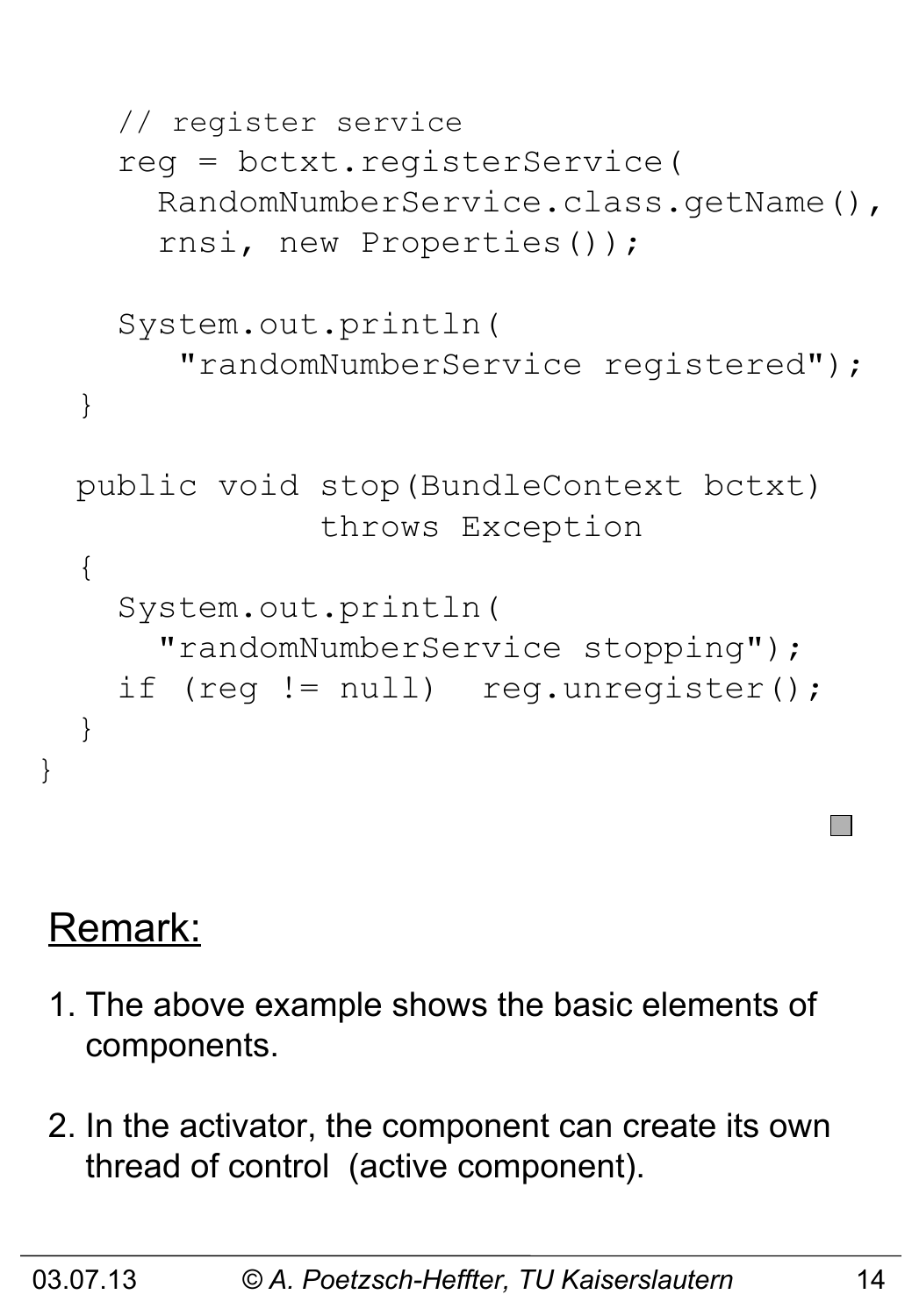# **Example:** (Client using a component)

Here is a simple client using the random number service:

```
package client.impl;
   import org.osgi.framework.*;
   import randomnumberservice.*;
public class Activator 
        implements BundleActivator
{
   private ServiceReference ref = null;
   public void start(BundleContext bctxt)
                throws Exception
   {
     System.out.println("client: starting");
     // get ServiceReference object
     ref = bctxt.getServiceReference(
     "randomnumberservice.RandomNumberService");
```
// test if this service exists (see next)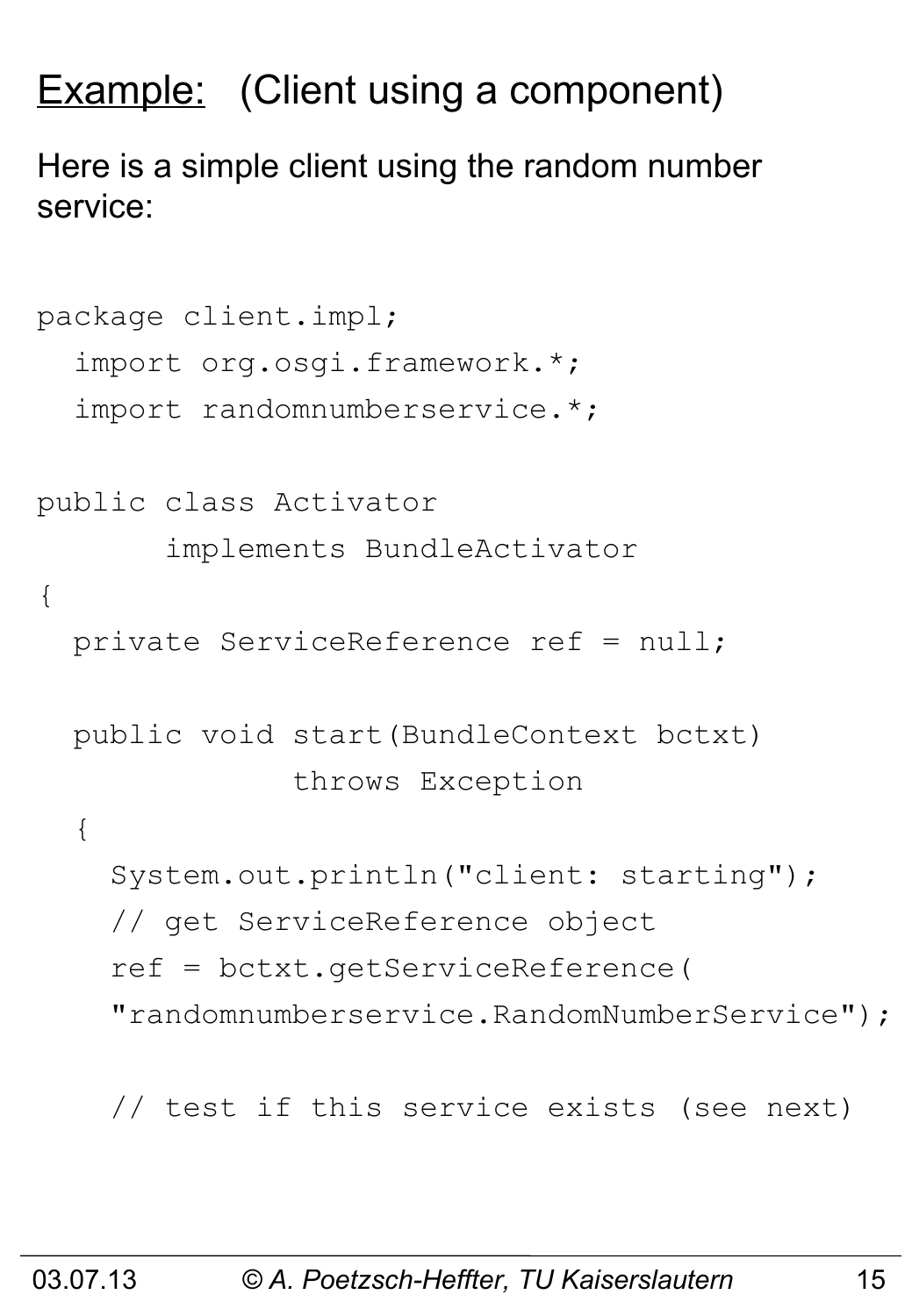```
 // test if this service exists 
     if (ref != null) {
       // get service object
       RandomNumberService rns = 
         (RandomNumberService)
                         bctxt.getService(ref);
         // use the service
         System.out.println("random number:"
                       + rns.getRandomNumber());
   } }
  public void stop(BundleContext bctxt) 
                throws Exception
   { // release the service
     bctxt.ungetService(ref);
    System.out.println(
                "client : service released");
    System.out.println("client: stopping");
   }
} // end of client
```
### Remark:

- 1. A client can of course obtain and release services at any point in time.
- 2. A component requiring a service has to obtain it as shown above.
- 3. Component and application developer have to make sure that services are available when needed.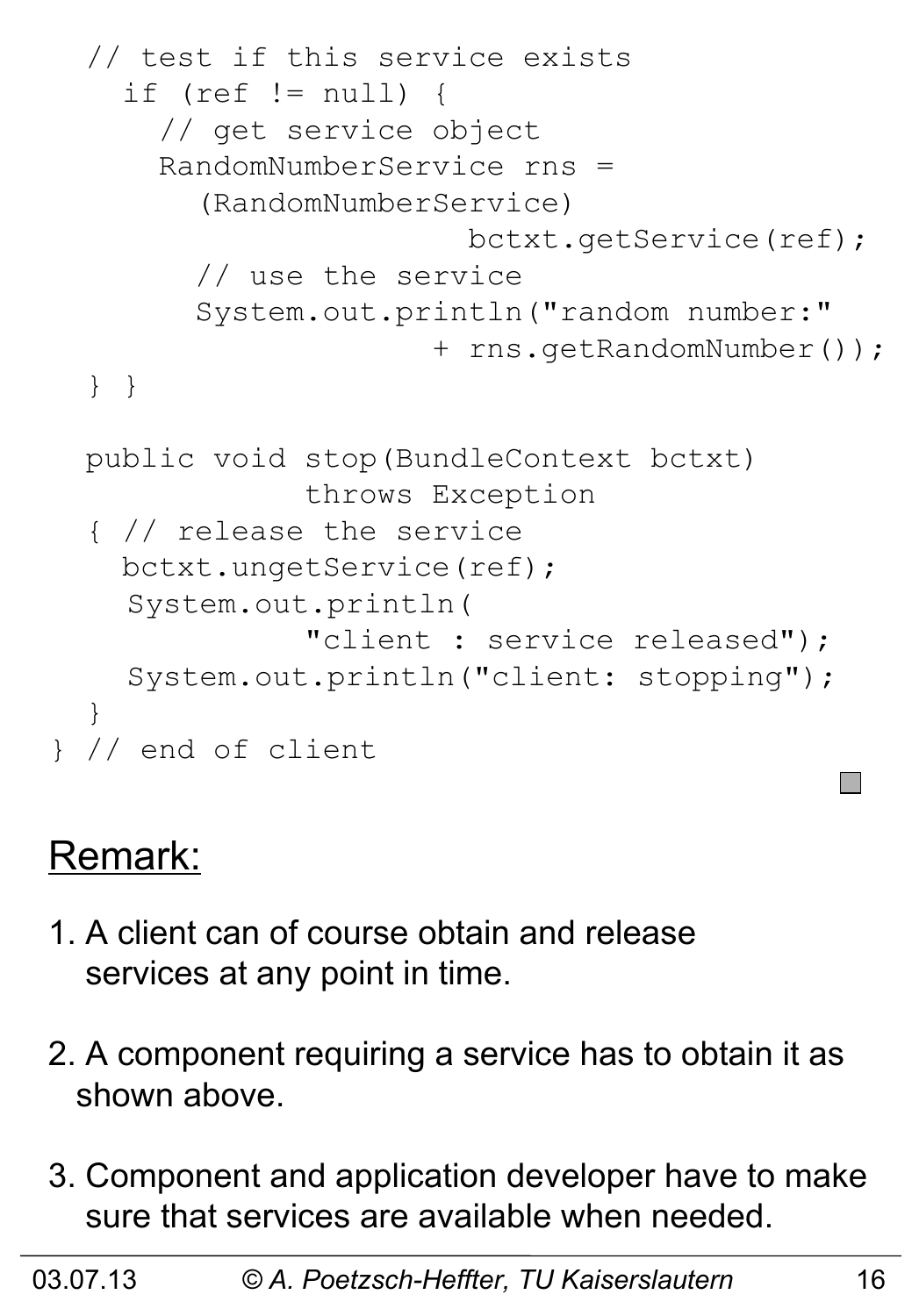### **OSGi bundles**:

- units of deployment
- realized as jar-archives
- consist of
	- manifest file
	- interfaces of provided services
	- implementation of services
	- activator class

(Bundles are similar to .NET assemblies.)

Bundles have two roles:

- manage codebase (import/export packages)
- provide services

In OSGi, a bundle can perform both roles at a time or it can perform only one of the roles.

# Example: (Bundle manifest)

#### A simple bundle manifest:

```
Bundle-ManifestVersion: 2
Bundle-SymbolicName: randomNumberService
Bundle-Activator: 
          randomnumberservice.impl.Activator
Import-Package:
         org.osgi.framework;version="1.3.0"
Export-Package: randomnumberservice
```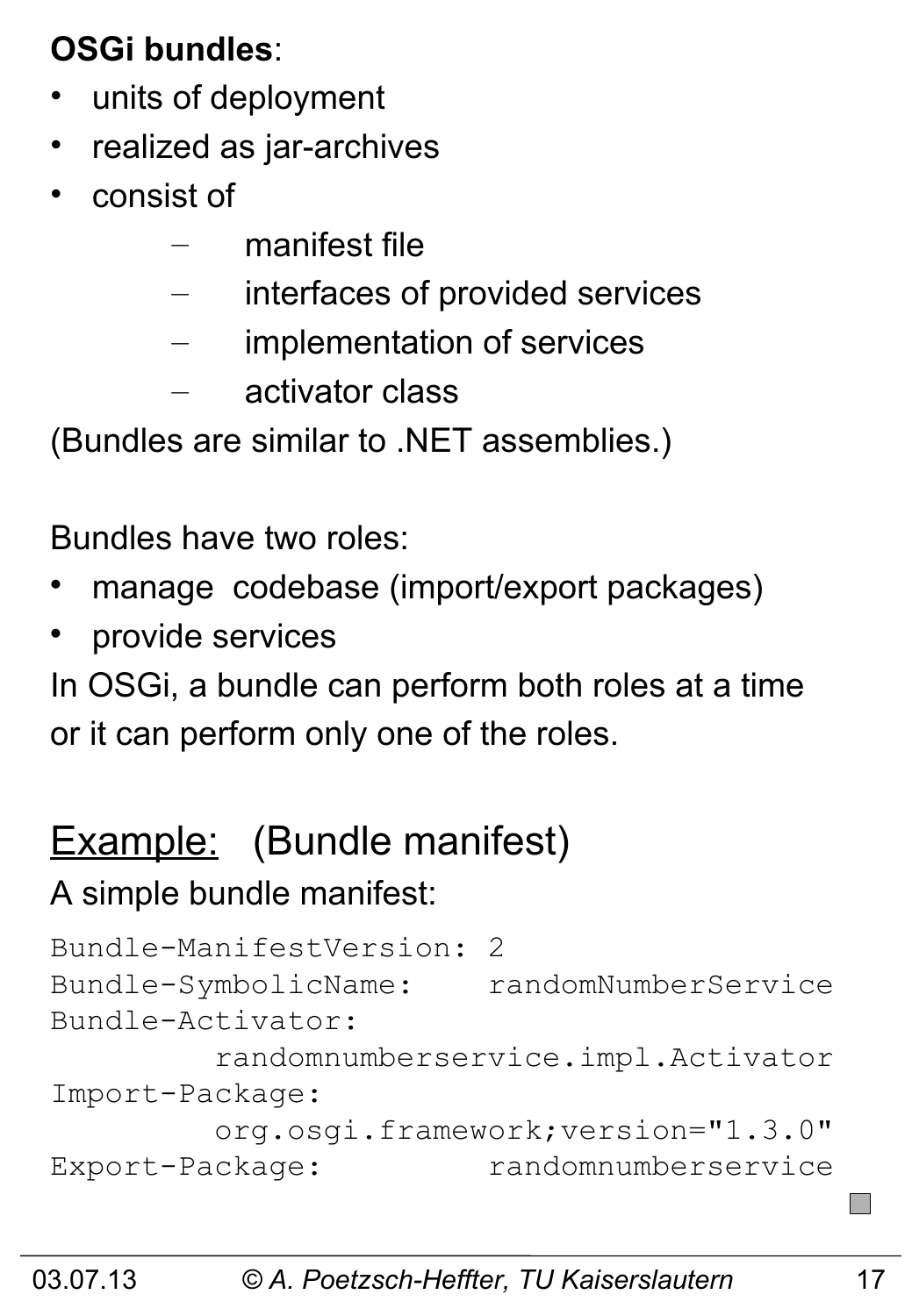# 8.2.2 OSGi Container and Framework

- According to the OSGi terminology, the OSGi framework includes
- the container, that is the program managing the bundles, and
- the API for accessing the container and its services from bundles.
- The container supports dynamic linking and provides the following bundle states:

INSTALLED – Bundle has been successfully installed.

- RESOLVED All Java classes that the bundle needs are available. Bundle is either ready to be started/has been stopped.
- STARTING The bundle is being started, the BundleActivator. start method will be called, and this method has not yet returned. When the bundle has a lazy activation policy (specified in the Manifest), the bundle will remain in the STARTING state until the bundle is first used.
- ACTIVE The bundle has been successfully activated and is running; its Bundle Activator start method has returned.
- STOPPING The bundle is being stopped. The BundleActivator.stop method has been called but yet returned.
- UNINSTALLED The bundle has been uninstalled. It cannot move into another state.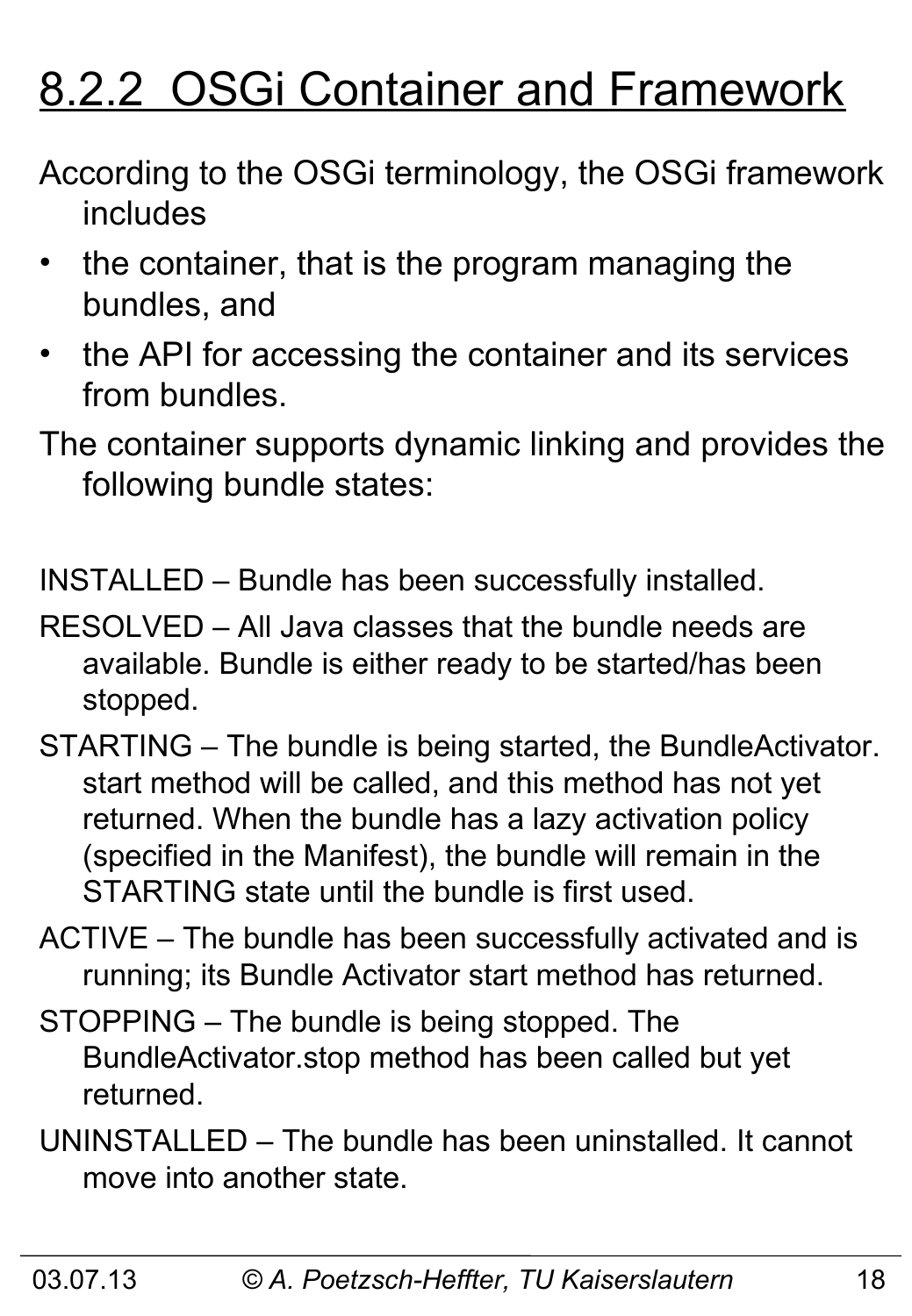#### Transitions between bundle states:



#### Transitions can be triggered

- by other components via the framework
- from a shell:

```
$ equinox
osgi> install file:///osgi/plugins/randomNumberService.jar
Bundle id is 2
osgi> install file:///osgi/plugins/client.jar
Bundle id is 3
osgi> start 2
randomNumberService starting
randomNumberService initialized
randomNumberService registered
osgi> start 3
client : starting
client : got service
client : generating a random number: -1065829765
osgi> stop 3
.........
```
#### 03.07.13 *© A. Poetzsch-Heffter, TU Kaiserslautern* 19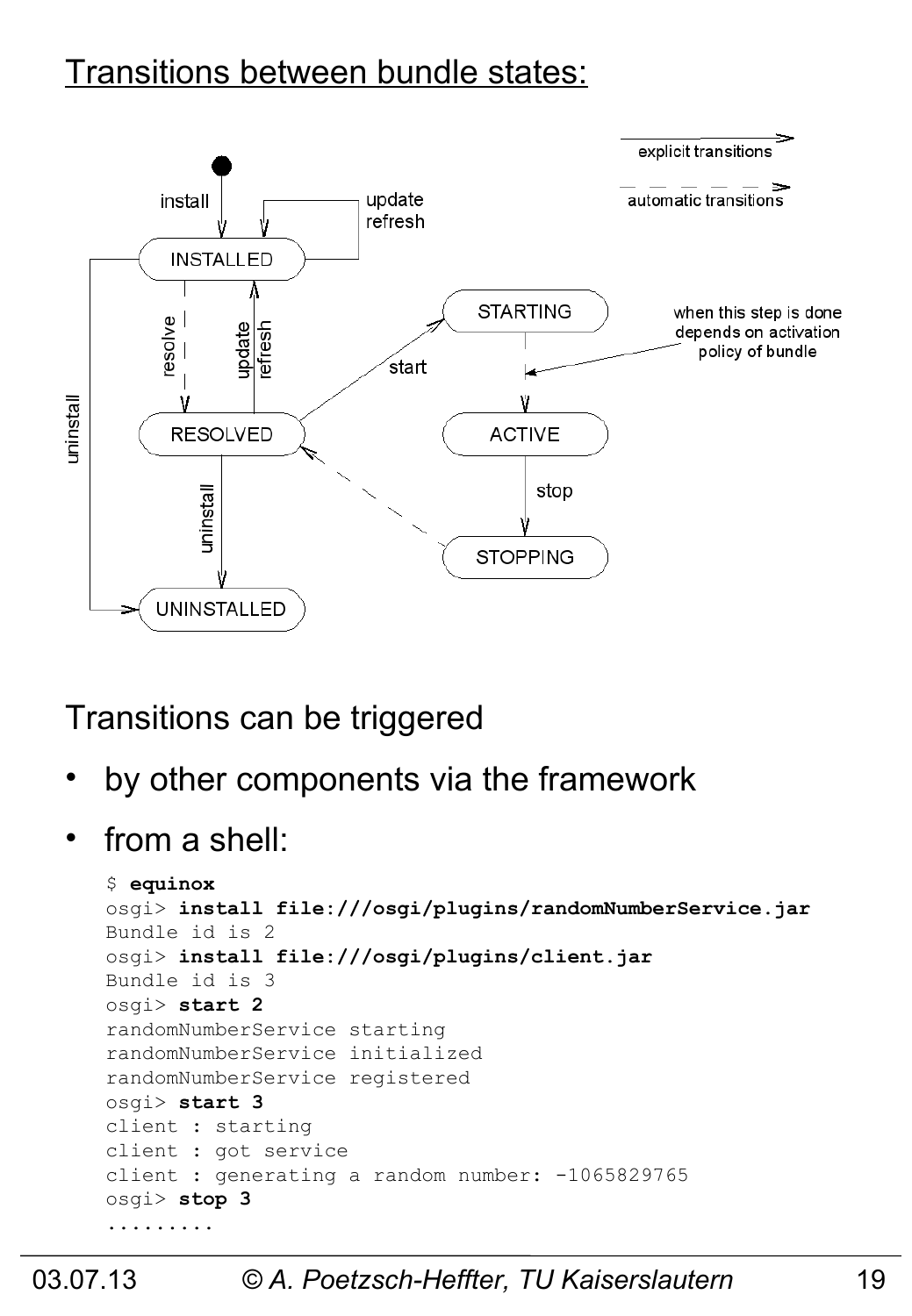# 8.2.3 Further Features of OSGi

OSGi provides many more features. Important examples are support for

- Event infrastructure: The framework supports events to communicate state changes of bundles to other bundles.
- Startup and shut down: There is a detailed procedure for shutting down and starting containers. In particular, all started bundles at shut down time are automatically restarted at start up.
- Security:

 An optional security layer supports authentication of bundles (based on the Java security architecture)

• Versioning:

 OSGi allows the use of different versions of bundles and packages. Version numbers and ranges can be used with bundle imports.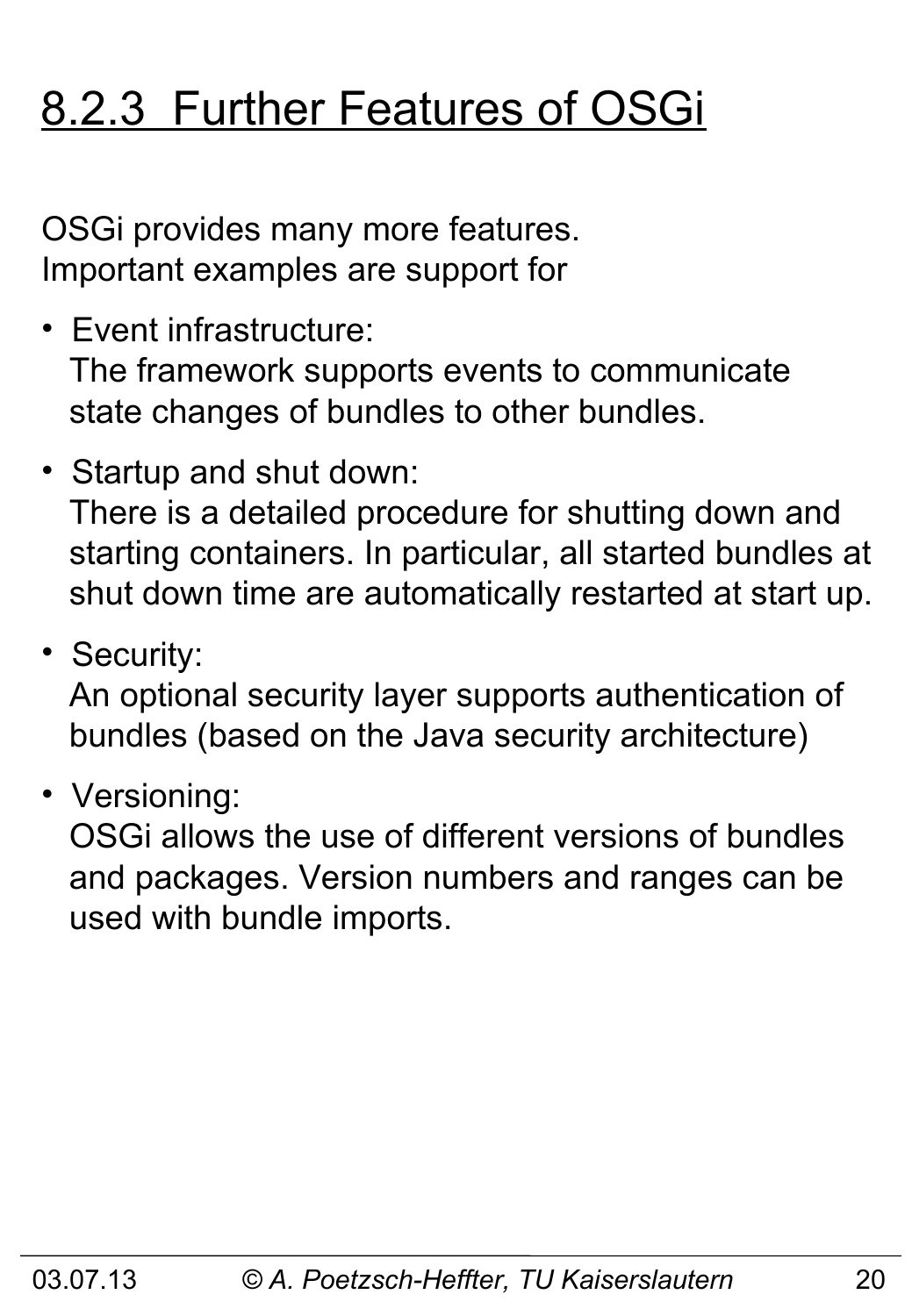# **8.3 Enterprise JavaBeans**

The Enterprise JavaBeans framework is a component framework developed by Sun Microsystems. It supports the realization of application servers according to the three tier architectural pattern.

Explanation: (Application server)

An *application server* is a software system that provides services for (remote) clients.

The persistent data involved in such services is usually managed by databases.

The tasks of an application sever are:

- Accepting and maintaining the connection to clients (authorization and security mechanisms, control over the client sessions)
- Reading and writing data from and to the database
- Transaction mechanisms
- The core functionality of the supported services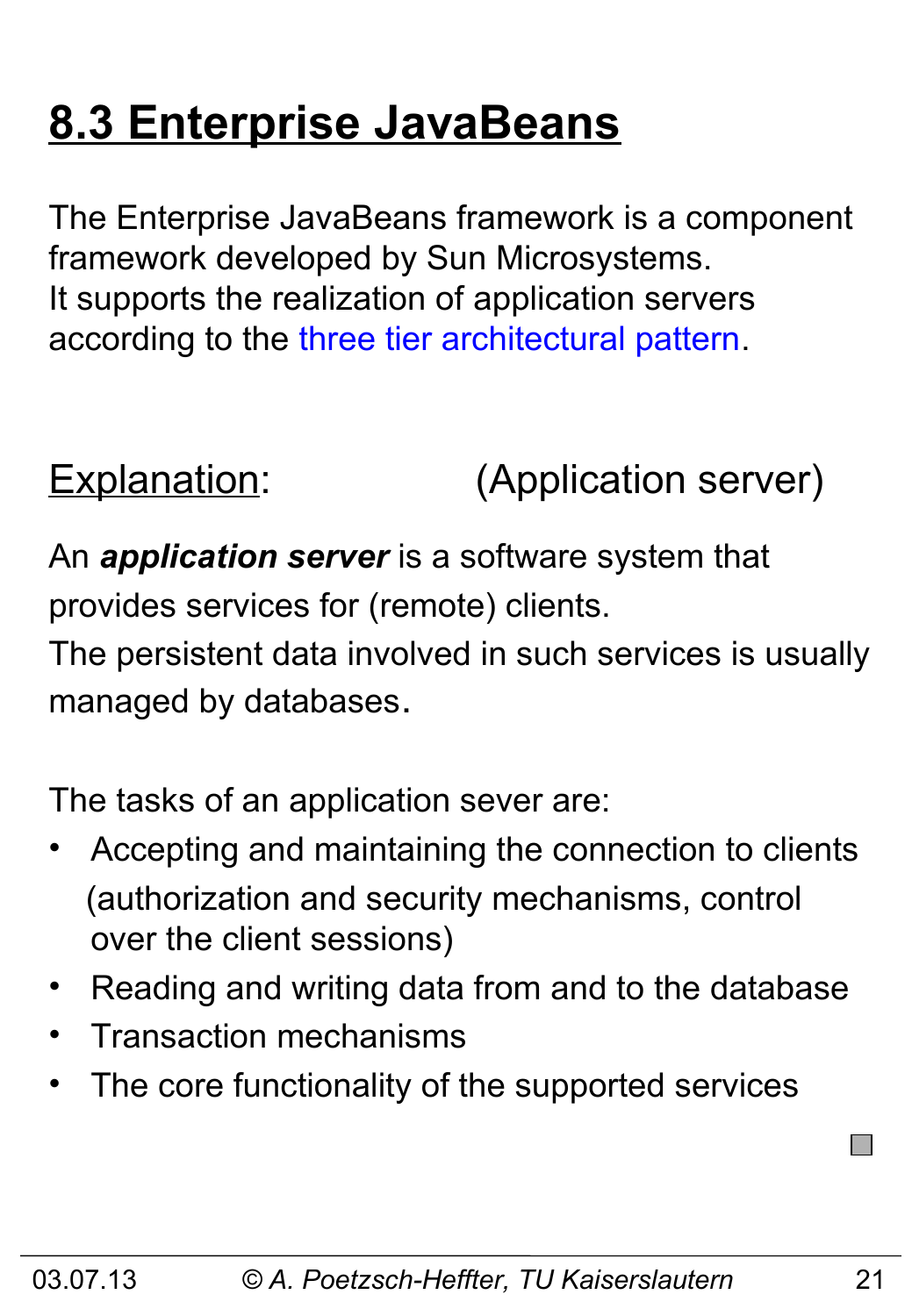In the following, we describe

- the component model, i.e. what beans are and how they are described, and
- the infrastructure to deploy and work with beans.

Further reading:

Enterprise JavaBeans Specification

### Remarks:

- EJB shows (like OSGi) that component frameworks do not provide the implementation of components to be used in the constructed systems (in contrast to program frameworks).
- A number of other component frameworks supporting the construction of application servers are available (e.g. the Spring Framework).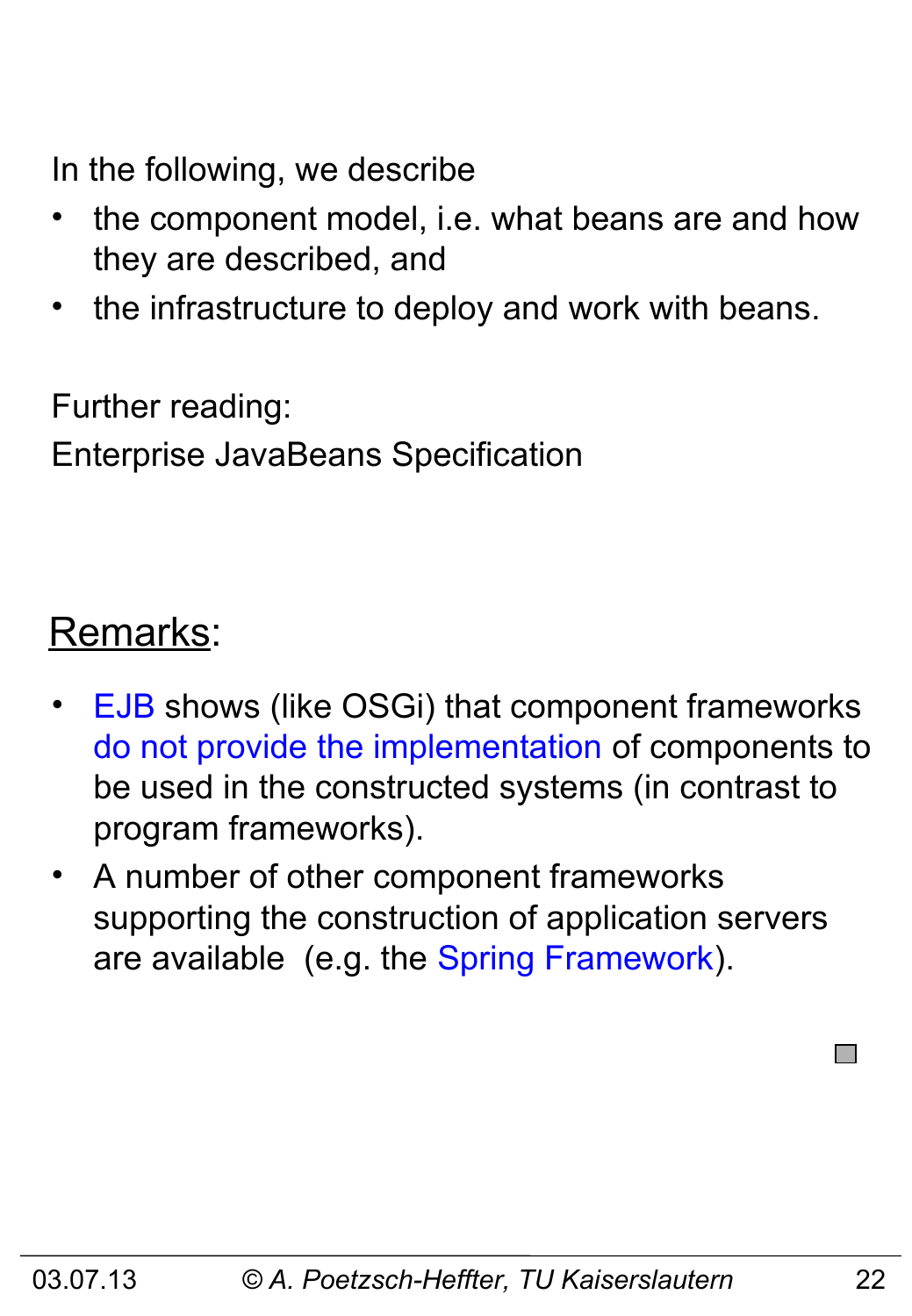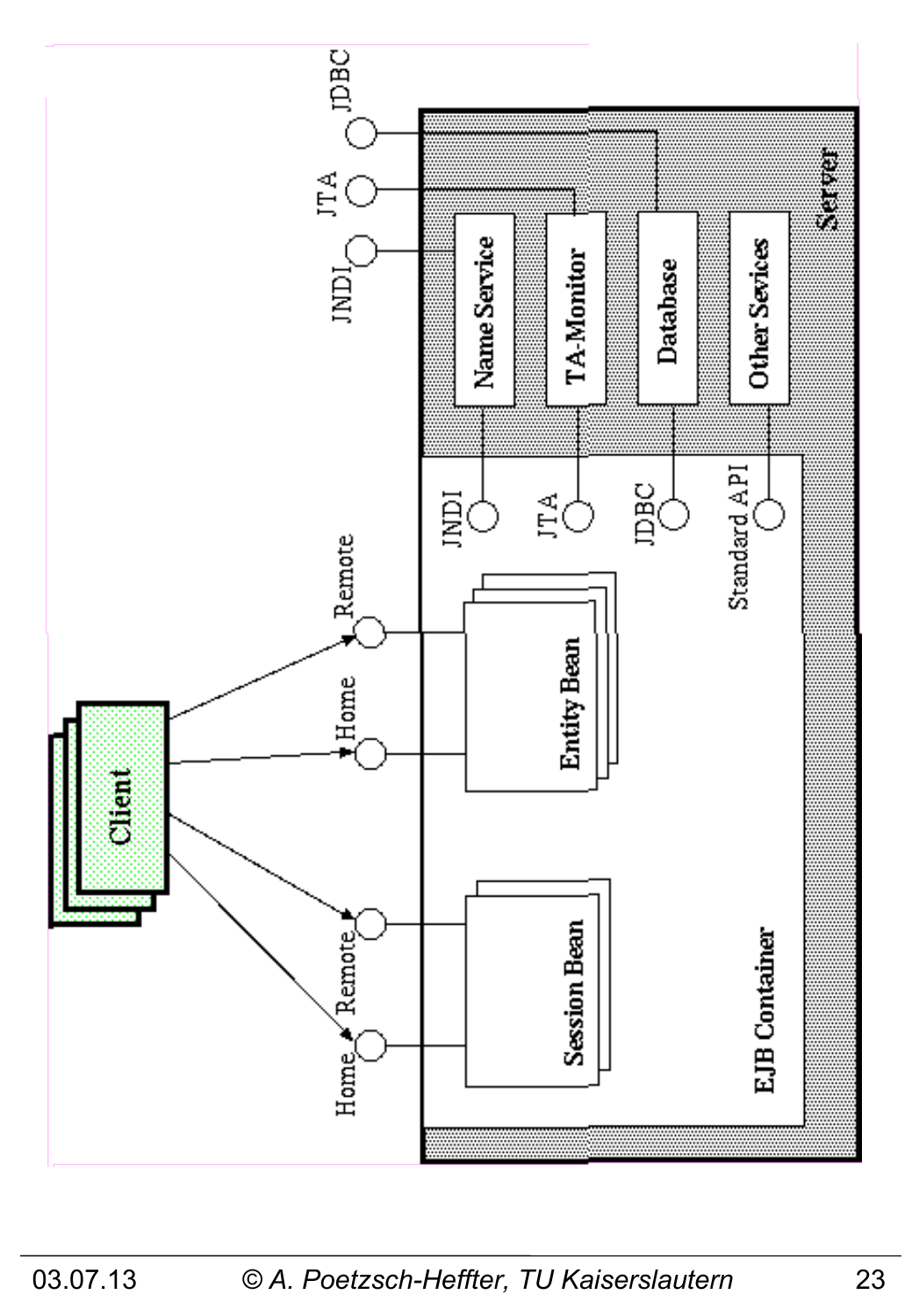# 8.3.1 Component Model

The Enterprise JavaBeans are the components from which a so-called application assembler constructs a server-side application.

The resulting application is deployed in an EJB container. After deployment, it is available to clients.

The application and thus the beans can use the mechanisms of the underlying container like:

- transaction mechanisms,
- control for persistence,
- security services,
- etc.

# **Bean Species and Parts**

The beans are the units of composition in the EJB framework, i.e. the components. We speak of

- • *bean instances:* These are the runtime objects. A bean instance might consist of more than one object.
- • *bean components:* This is the software implementing their functionality. A bean component comprises more than one Java class.
- There are two different kinds of beans: *Entity* beans and *session* beans.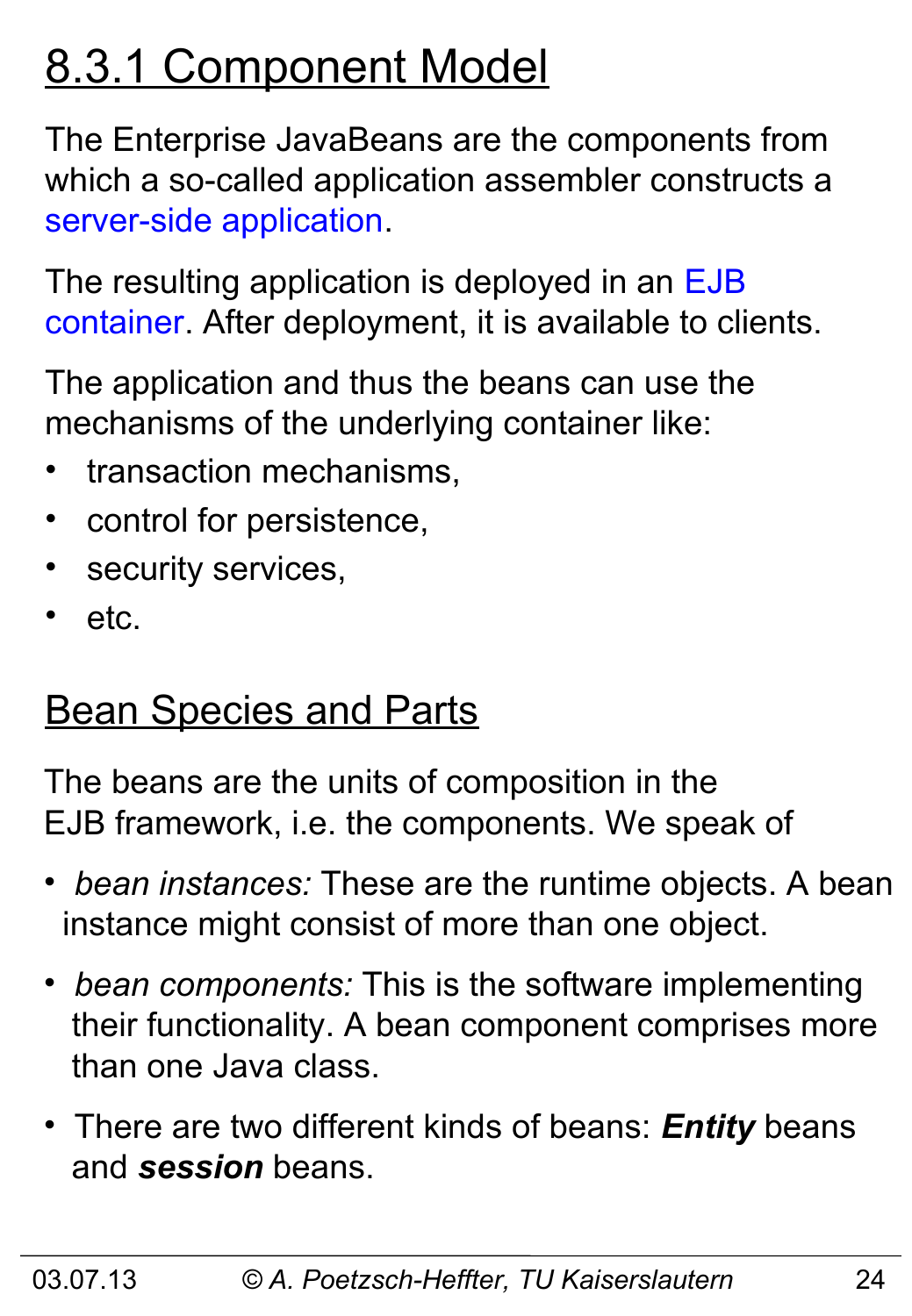*Entity beans* essentially represent the data objects handled by the system (e.g. bank accounts, products, assurance policies, orders, or employees).

An entity bean instance usually corresponds to what is called an entity in the literature about entityrelationship modeling and data base systems.

Entity bean instances are usually persistent. The programmer of the bean can choose between

- bean-managed persistence: persistence mechanisms implemented by programmer;
- container-managed persistence: persistence is managed automatically by the container.

An entity bean instance can be accessed by different clients communicating with the application sever. The instance is logically identified by a so-called *primary key.*

*Session beans* are used to model tasks, processes, or behavior of the application server.

A session bean corresponds to a service for a client.

A session bean instance is a private ressource of a client.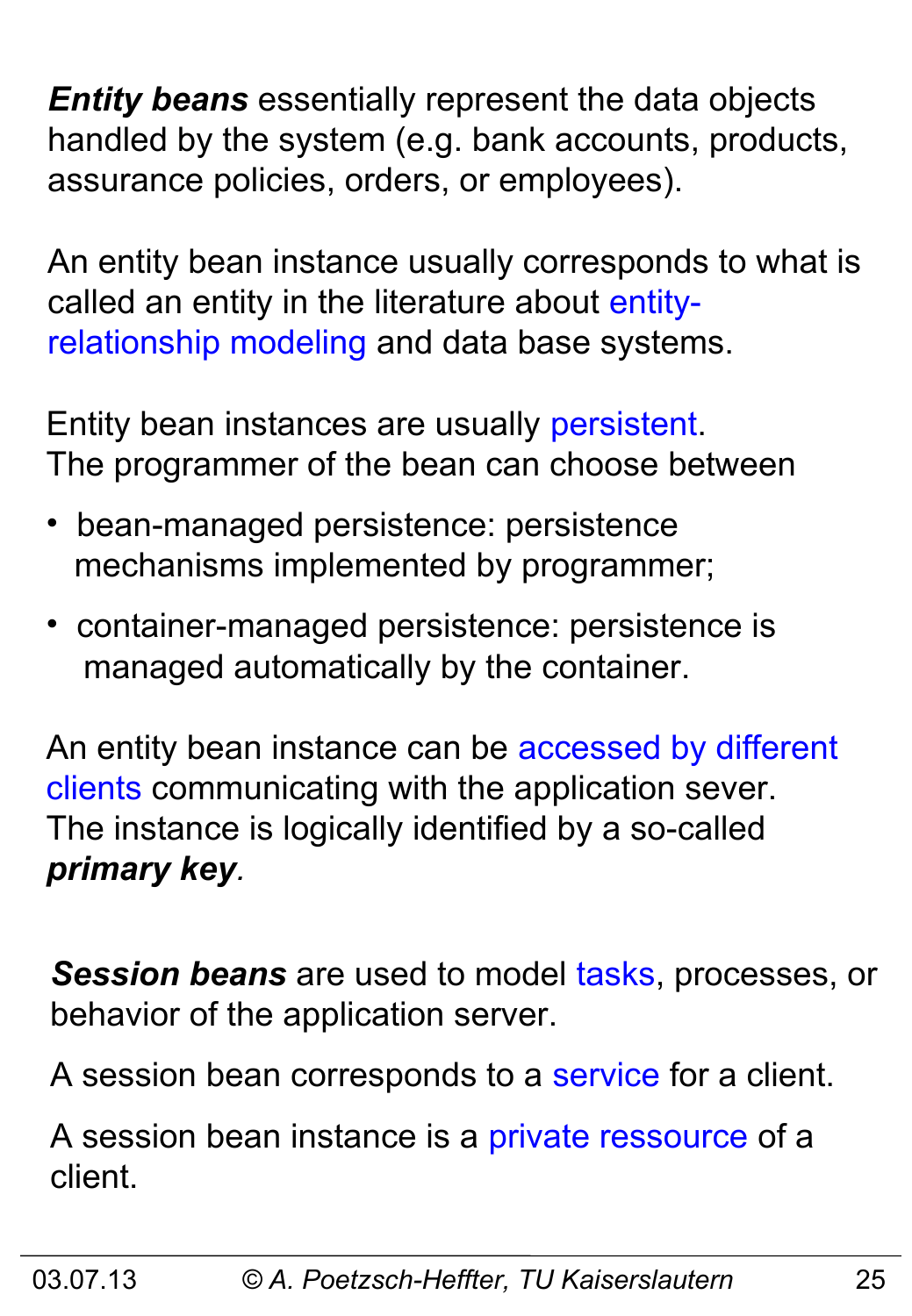The framework distinguishes between

- *stateless* session beans and
- *stateful session* beans, which have a state that is maintained between method invocations. The state is not persistent.

A *bean component* consists of four or five parts:

- the remote interface,
- the home interface,
- the primary key class (only for entity beans),
- the bean class, and
- the deployment descriptor.

We will explain these parts in turn by a simple example of an entity bean representing a bank account.

#### The Remote Interface

The *remote interface* defines the methods that the entity bean provides to the client. It reflects the functionality of the bean.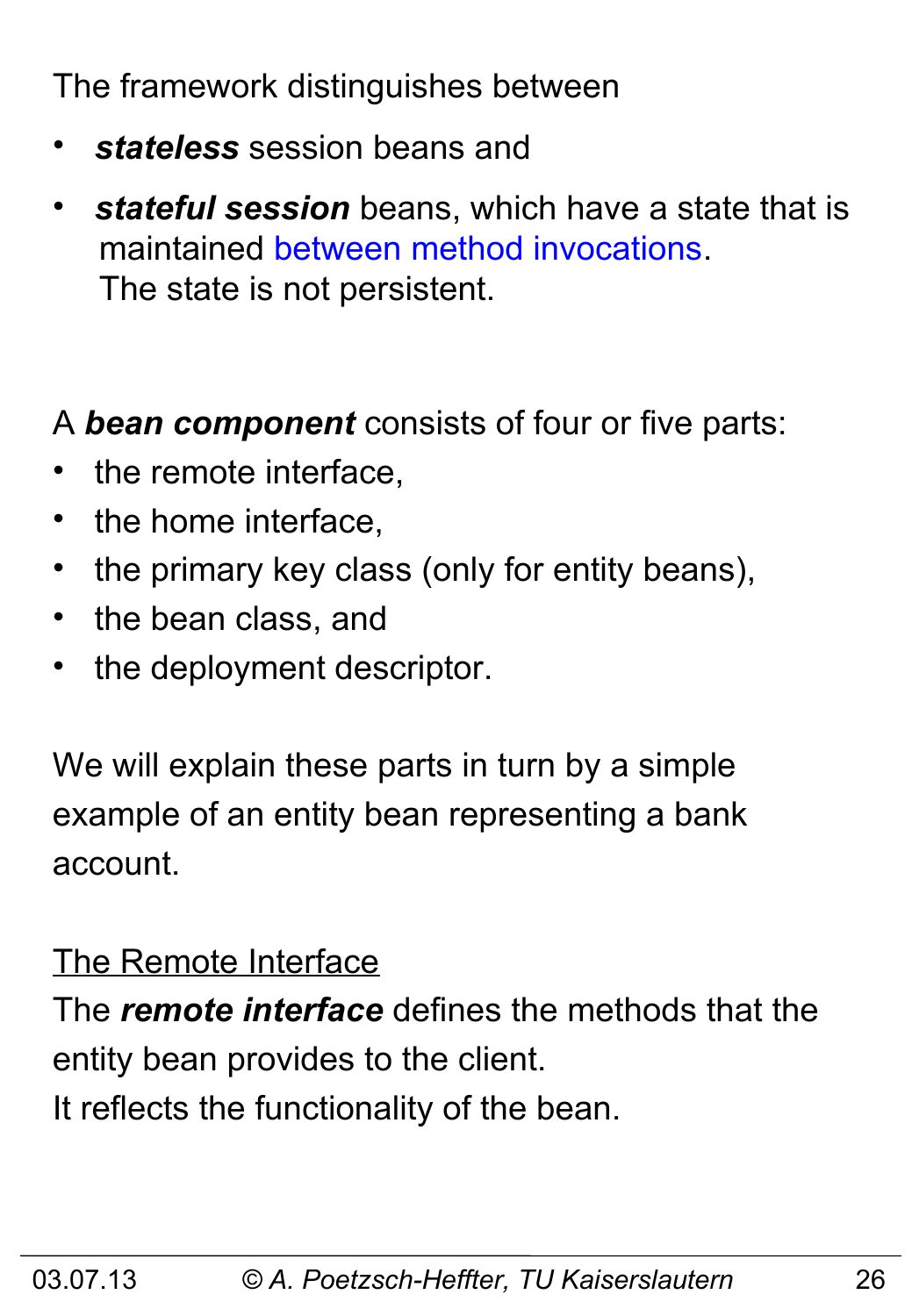The bank account bean of our example allows one

- to ask for the number of the account,
- to query for the balance,
- and to change the balance by a positive or negative amount.

```
public interface BankAccount 
                   extends EJBObject {
   String getAccountNumber()
                   throws RemoteException;
   float getBalance() 
                   throws RemoteException;
   void changeBalance(float amount) 
                   throws RemoteException;
}
```
EJBObject is a supertype of all bean instances. In order to support remote method invocation, it is a subtype of type Remote.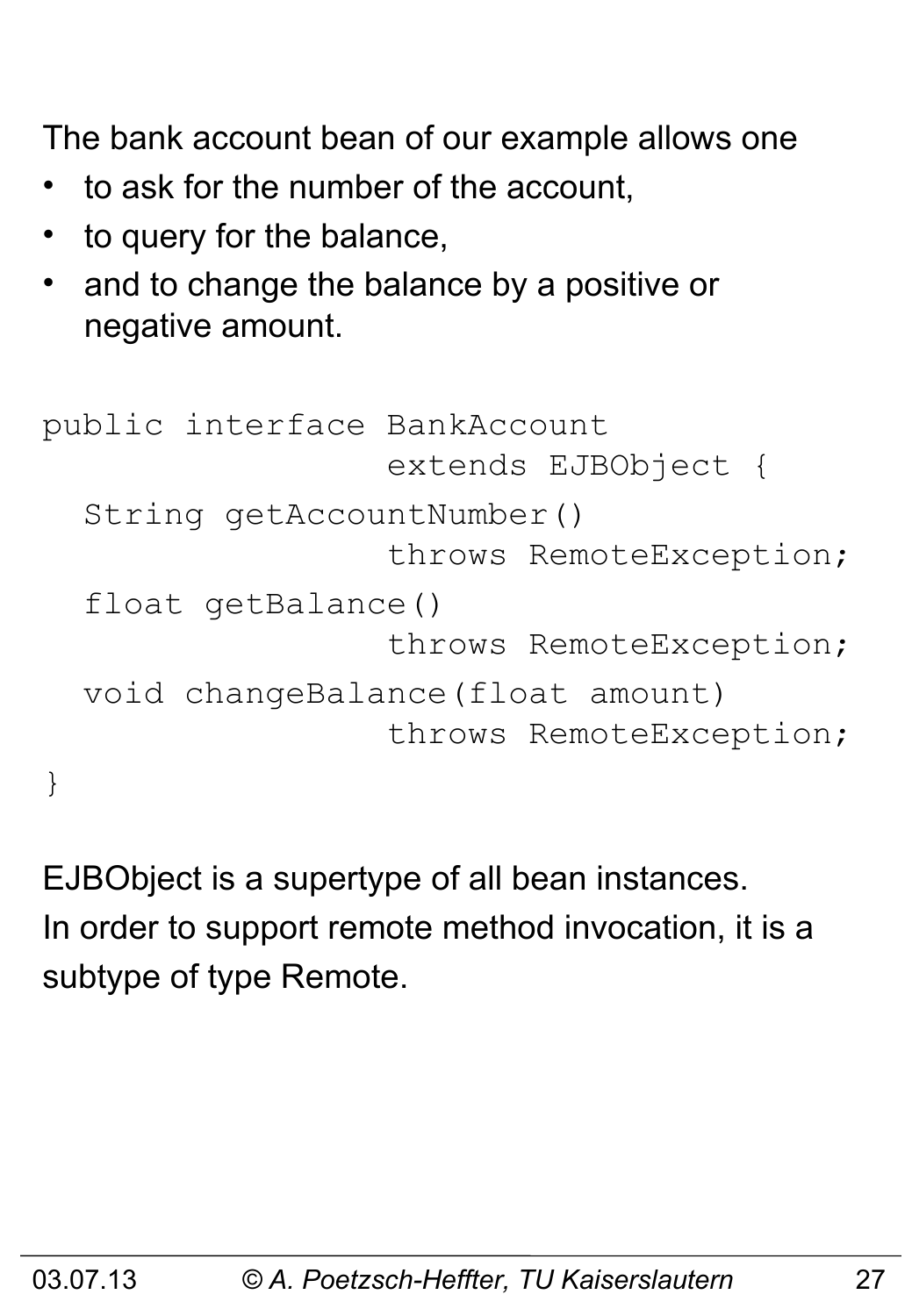#### The Home Interface and Primary Key Class

The *home interface* defines the methods concerning the lifecycle of the bean.

The client uses this interface

- to create bean instances.
- to find them,
- and to remove them.

In our example, the home interface defines two methods to create and find an account:

```
public interface BankAccountHome 
                   extends EJBHome {
   BankAccount create(String accNo, 
                        float initBal)
                throws CreateException, 
                        RemoteException;
   BankAccount findByPrimaryKey(
                      BankAccountPK accPK)
                throws FinderException, 
                        RemoteException;
}
```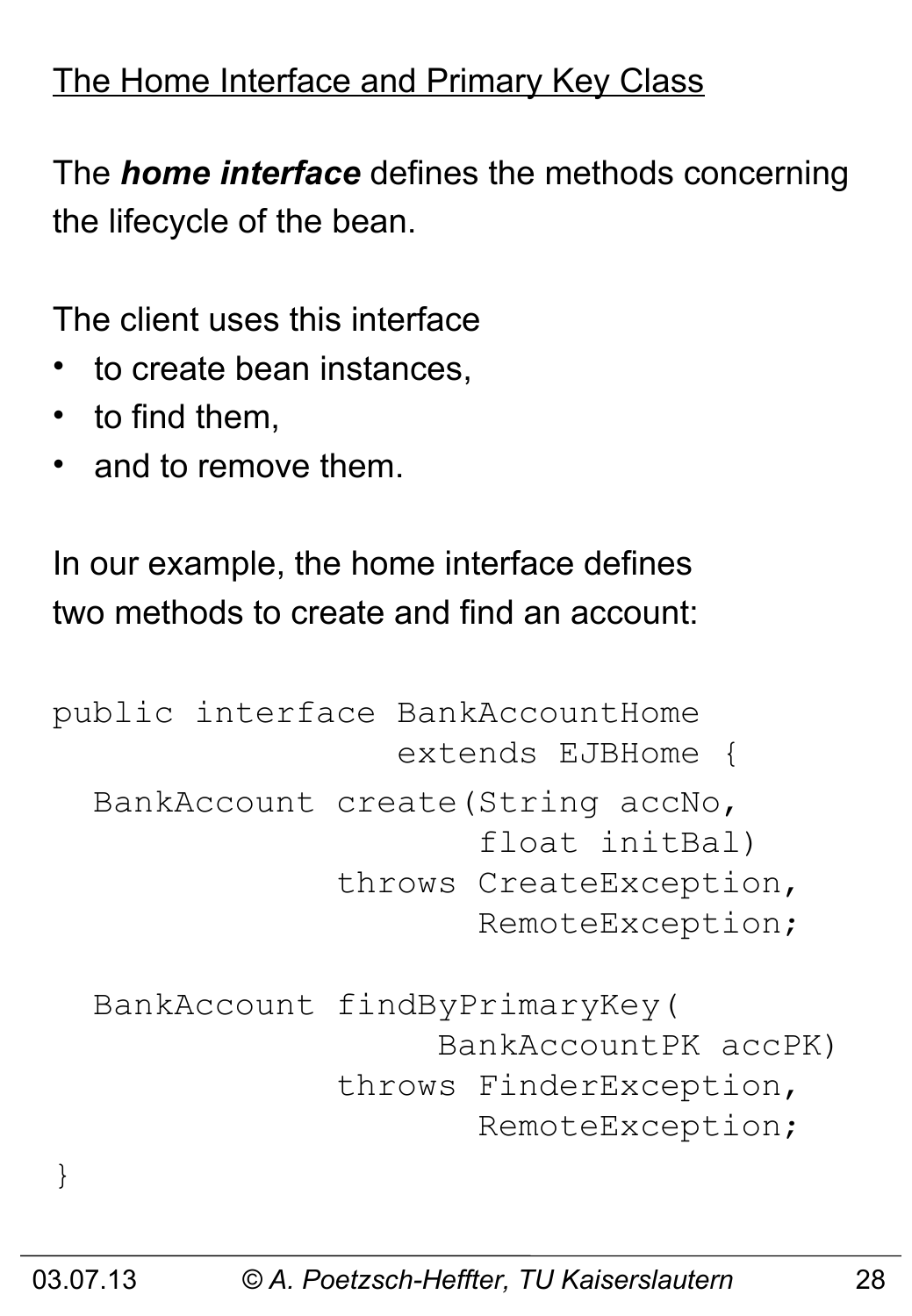Home interfaces have to extend interface EJBHome which contains a method to delete a bean and, as a subtype of Remote, the functionality for remote method invocation.

The method *findByPrimaryKey* plays a special role in the EJB framework. It has to take a primary key as parameter. Its return type has to be the type of the corresponding remote interface.

Here, we use the account number as primary key:

```
public class BankAccountPK 
      implements java.io.Serializable {
   public String accountNumber;
   public BankAccountPK(String accNo){ 
     \text{accountNumber} = \text{accNo:} public BankAccountPK() { 
     accountNumber = new String(); }
   public int hashCode() {
      return accountNumber.hashCode(); }
   public boolean equals(Object obj) {
      return accountNumber.equals(obj); }
   public String toString() { 
      return accountNumber; }
}
```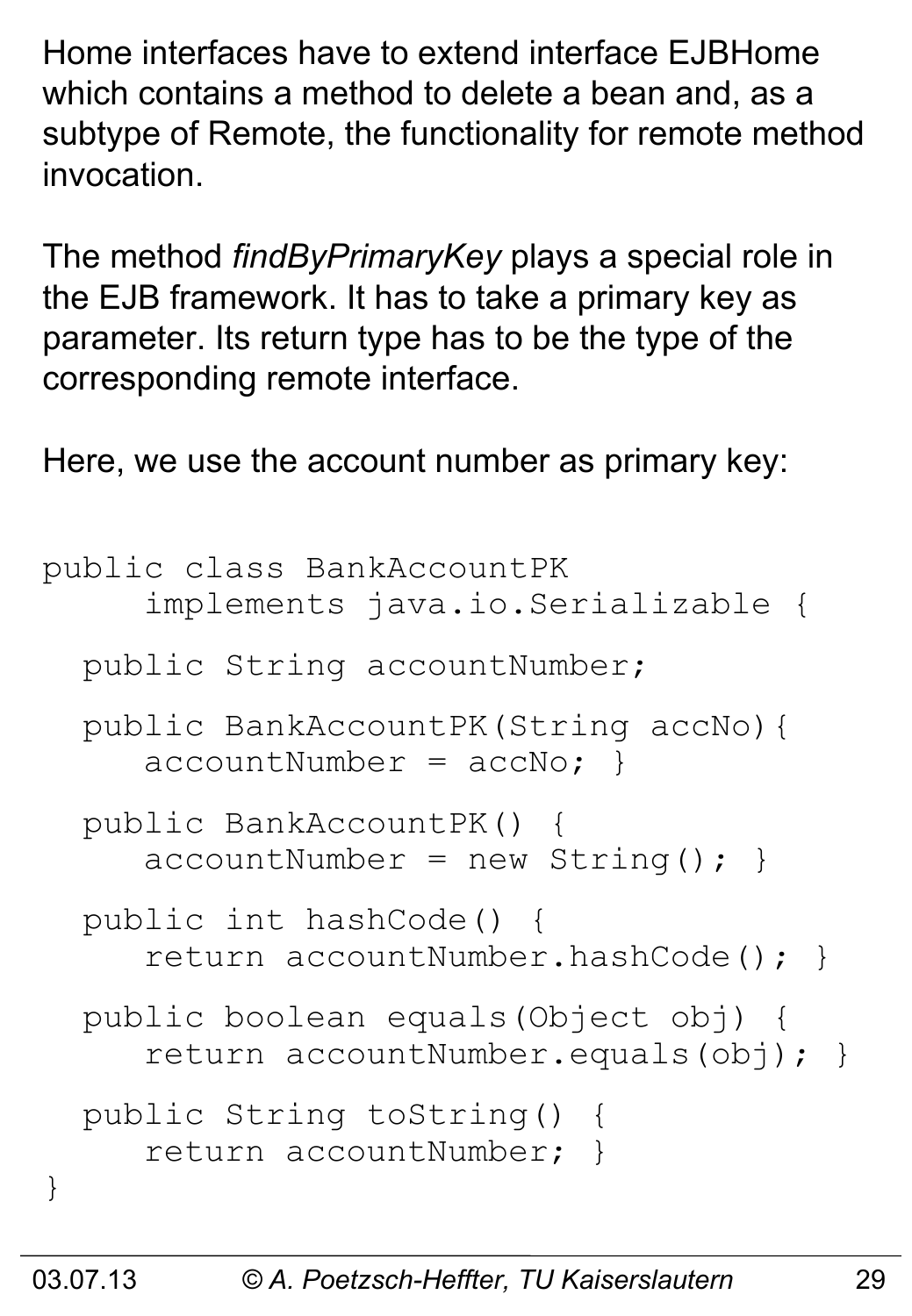#### The Bean Class

The bean class provides implementations for the methods of the home and remote interface. The only exception is the method findByPrimaryKey which is provided in the deployment process.

The bean class must not be a subtype of the home and remote interfaces, i.e. it does not "implement" the interfaces in the sense of Java.

It has to provide implementations for their methods. The connection between the bean class and the interfaces will be established during deployment.

```
public class BankAccountBean 
               implements EntityBean {
```
 public String accountNumber; public float accountBalance; private EntityContext theContext;

// continued on following slides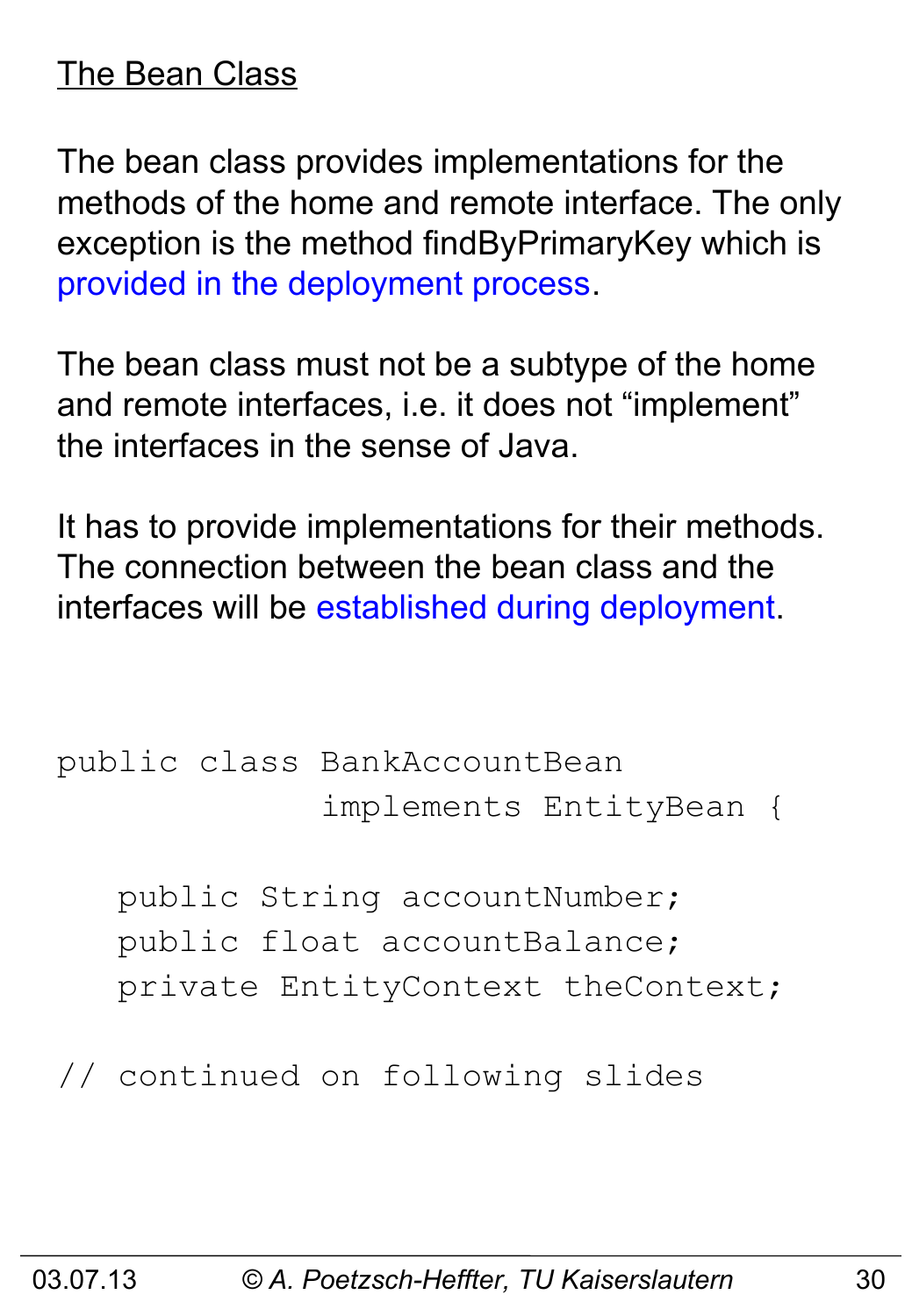```
// corresponds to create method of 
// home interface: ejb+create
    public BankAccountPK ejbCreate(
              String accNo, float initBal)
          throws CreateException, 
                  RemoteException {
       acccountNumber = accNo; accountBalance = initBal;
        return null;
     }
// methods implementing the remote
// interface
    public String getAccountNumber()
          throws RemoteException {
       return accountNumber;
    }
    public float getBalance() 
          throws RemoteException {
       return accountBalance;
 }
    public void changeBalance(
                            float amount) 
          throws RemoteException {
       accountBalance += amount;
    }
```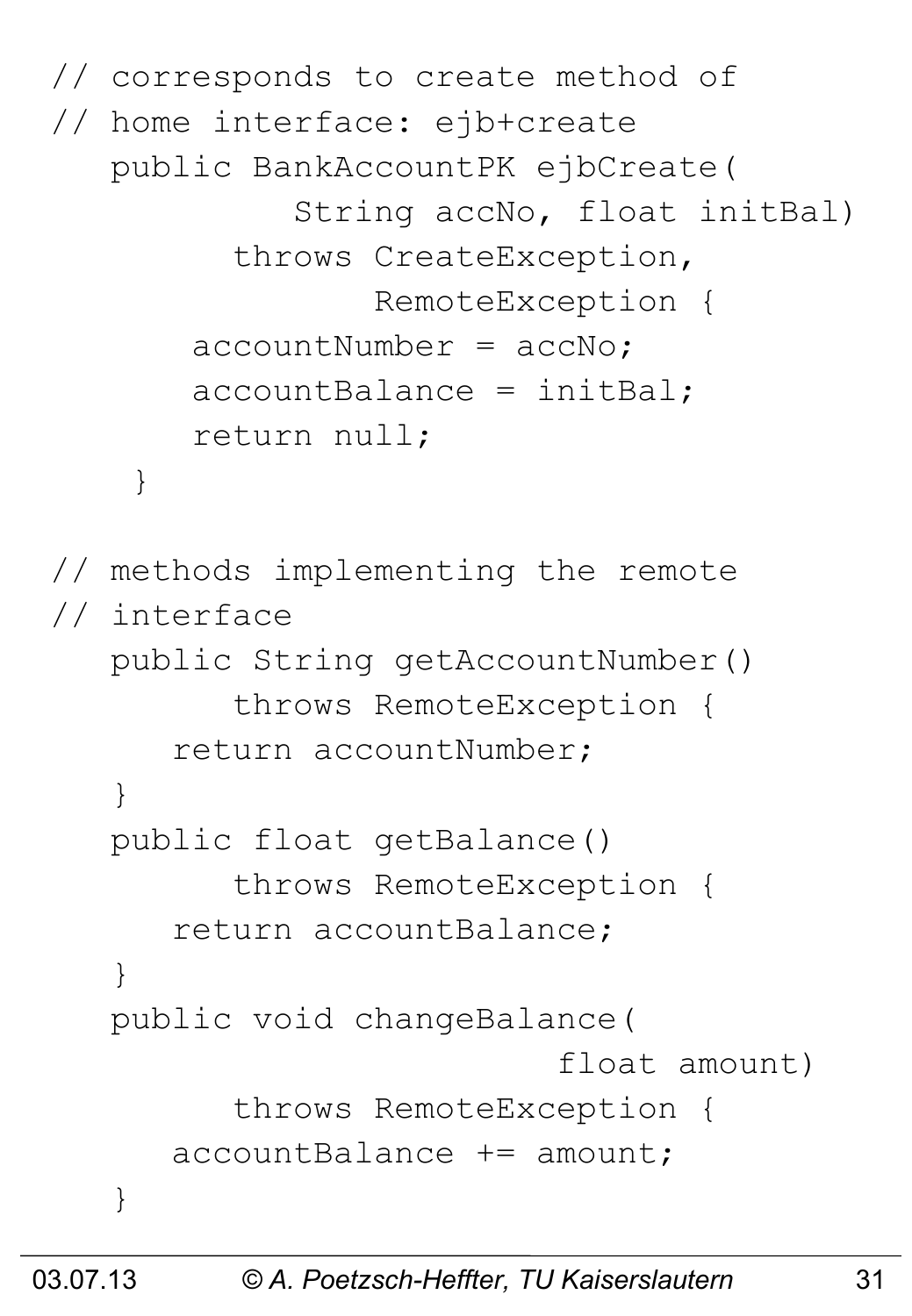```
// the methods of interface 
// javax.ejb.EntityBean
    public void setEntityContext(
                         EntityContext ctx)
              throws RemoteException {
      theContext = ctx;
    }
    public void unsetEntityContext()
              throws RemoteException {
      theContext = null; }
    public void ejbRemove() 
              throws RemoteException, 
                     RemoveException {}
    public void ejbActivate()
              throws RemoteException {}
    public void ejbPassivate() 
              throws RemoteException {}
    public void ejbLoad() 
              throws RemoteException {}
    public void ejbStore() 
              throws RemoteException {}
}
```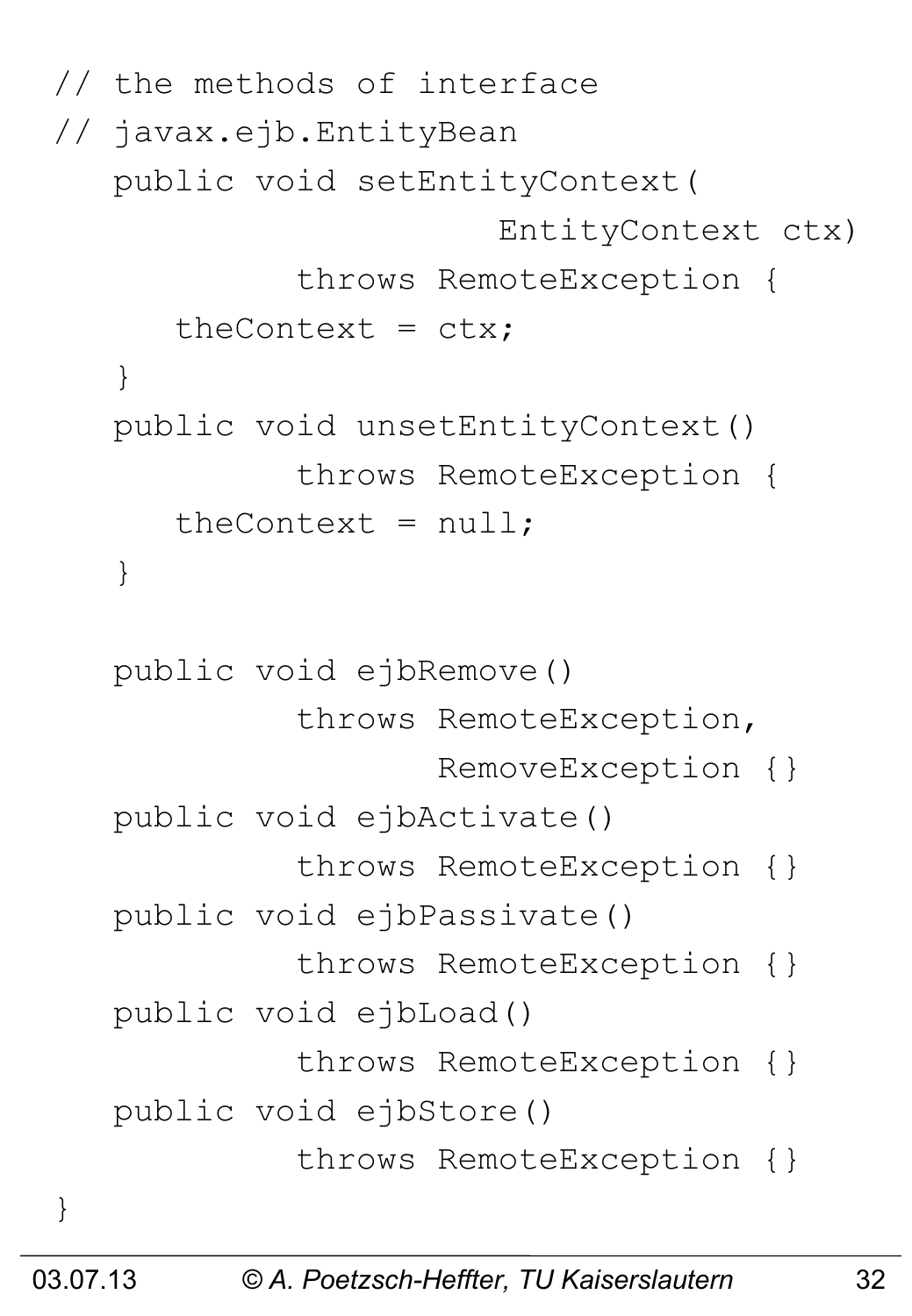Bean classes have to implement the interface EntityBean of the EJB framework.

The methods of this interface manage the communication between the bean and the container.

For example the method setEntityContext allows the container to store so-called context information into the bean. This context information is used by the container to manage the identity of bean instances.

### **The Deployment Descriptor**

### The *deployment descriptor*

- describes the different parts of a bean and the runtime properties like e.g. whether persistence is container- or bean-managed,
- allows to combine several beans into one unit,
- describes external dependency (e.g. to databases or external beans),
- provides deployment information (e.g. access rights specifying who has the permission to invoke a method).
- Deployment descriptors are defined in an XML format.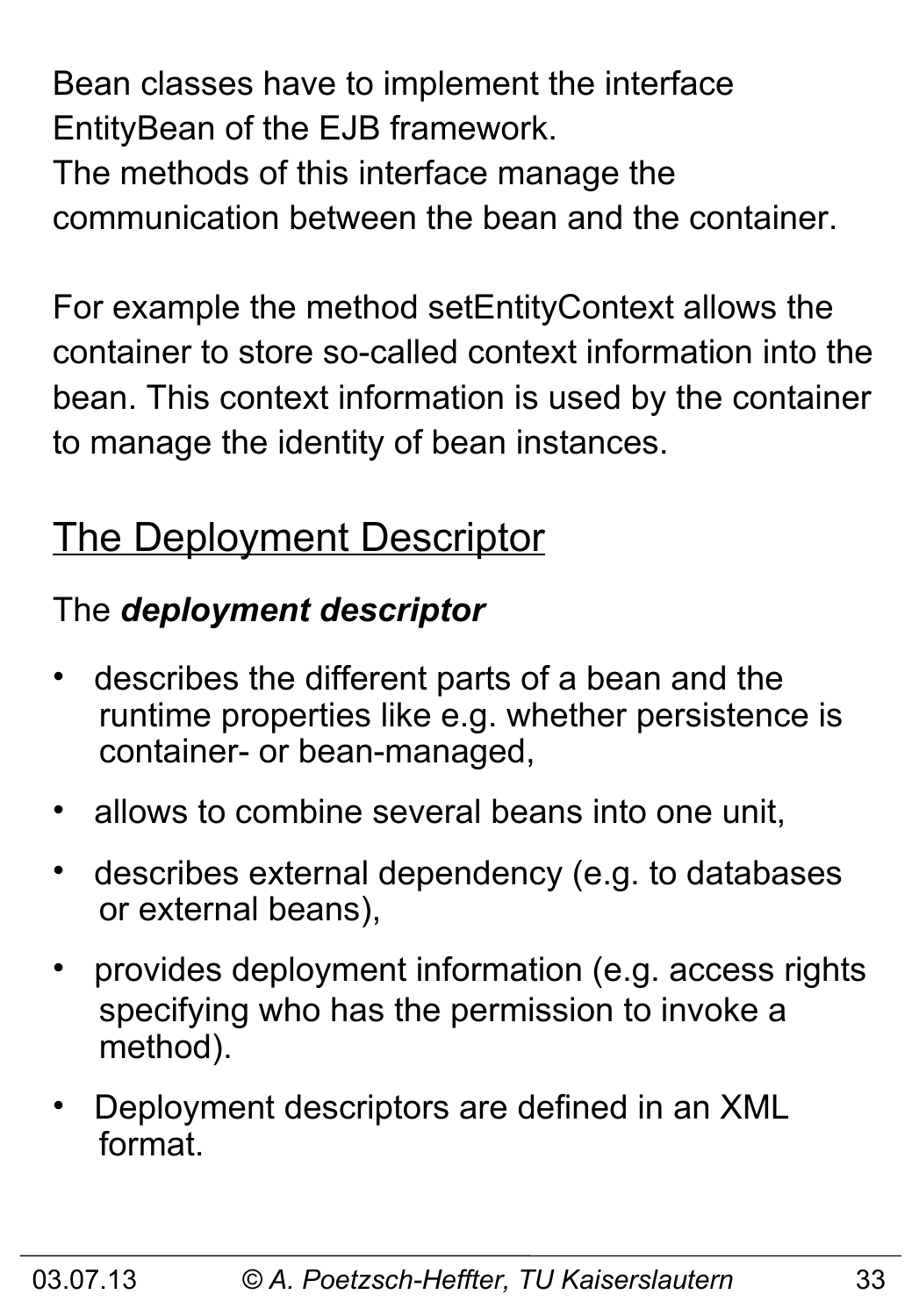### Remark:

EJB framework provides a very practical example of a description language with formal syntax to capture architectural relations and properties.

The deployment descriptors are used to deploy the software systems in a semi-automatic way.

```
<?xml version="1.0" ?>
<!DOCTYPE ejb-jar PUBLIC
"-//Sun Microsystems, Inc.
     //DTD Enterprise JavaBeans 1.2//EN"
"http://java.sun.com/j2eedtds/ejb-jar_1_2.dtd>"
<ejb-jar>
```
<description> deployment descriptor of entity bean BankAccount </description>

(continued on next three slides)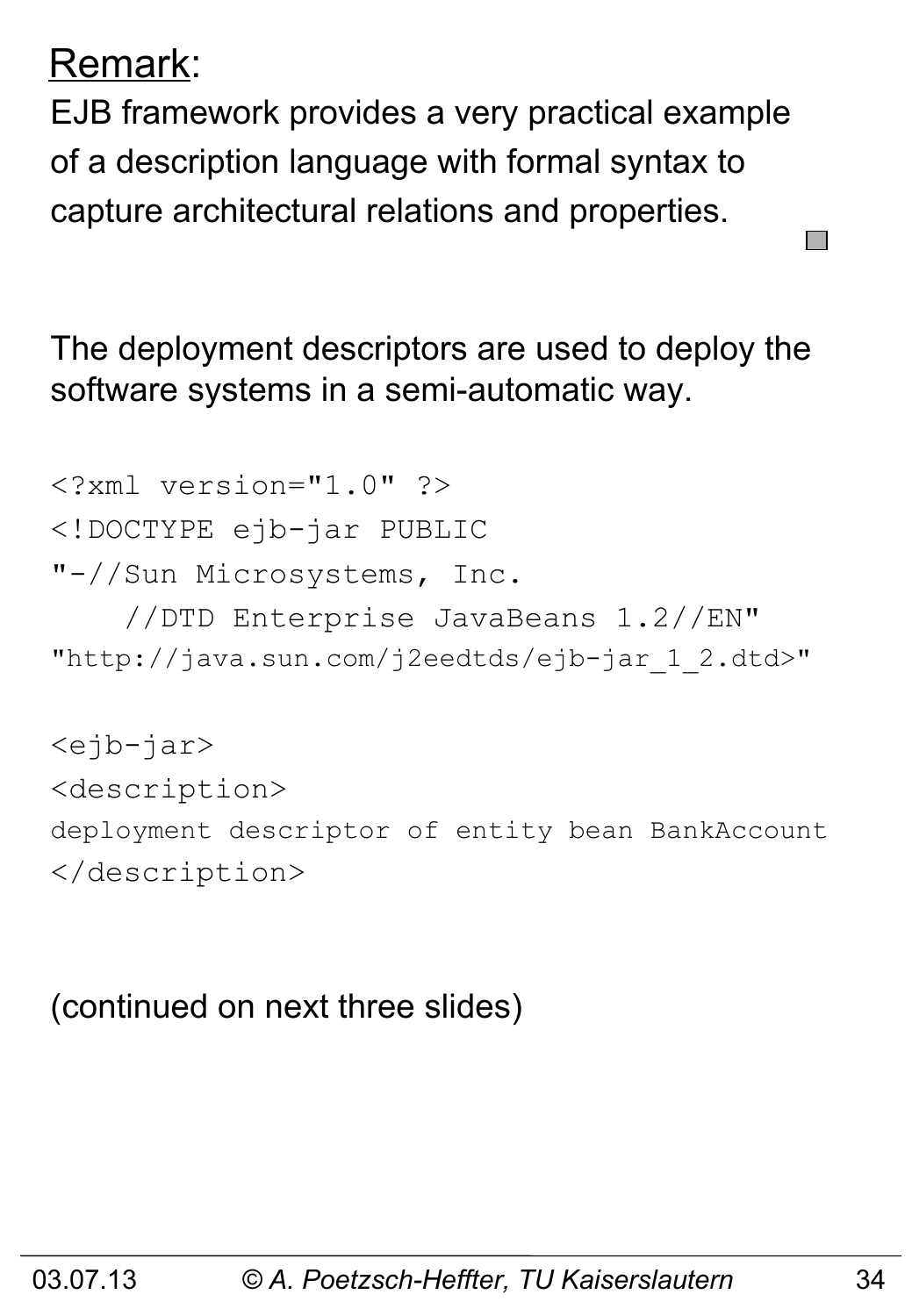| $\boldsymbol{\omega}$<br>$\vee$                                                                                                                                                                  |  |
|--------------------------------------------------------------------------------------------------------------------------------------------------------------------------------------------------|--|
| kprim-key-clas<br>s>ejb.samples.account<br>$\omega$<br>AccountPK.                                                                                                                                |  |
| $\wedge$<br>$\frac{1}{1}$<br>$\bigcap$<br>$\overline{\phantom{0}}$<br>$\omega$<br>$\Omega$<br>$\Omega$<br>$\circ$<br>$\overline{H}$<br>.<br>ෆ<br>Vimary<br>$X \ominus Y$<br>$\frac{1}{\sqrt{ }}$ |  |
| <b>Kpers</b><br>istence-type>Containertence-type>                                                                                                                                                |  |
| $\wedge$<br>$\frac{1}{1}$<br>hean<br>$\square$<br>$\omega$<br>$\circledR$<br>$\overline{0}$<br>container-managed<br>pers<br>istence                                                              |  |
| selo-die/><br>$\Omega$<br>$\vee$                                                                                                                                                                 |  |
| sala-dias<br>s>ejb.samples.accounts.Ban<br>kAccountBea                                                                                                                                           |  |
| Λ<br>$\frac{1}{1}$<br>name<br>$\frac{1}{2}$<br>hean<br>cla.<br>$\Omega$<br>$\Omega$<br>$\frac{1}{1}$<br>$\bigvee$                                                                                |  |
| sample>elples.comp<br>$\frac{1}{2}$<br>counts.BankAc<br>count <td></td>                                                                                                                          |  |
| Λ<br>$\frac{1}{1}$<br>name<br>$\frac{0}{1}$<br>remote<br>Interf<br>a<br>O<br>$\mathcal{D}$<br>$\begin{array}{c}\n1 \\ 1 \\ \vee\n\end{array}$                                                    |  |
| <br>same>eJdasples<br>$\frac{1}{2}$<br>counts<br>                                                                                                                                                |  |
| Λ<br>$\frac{1}{1}$<br>name<br>$\frac{0}{1}$<br>home<br>interfac<br>$\overline{0}$<br>$\frac{1}{\sqrt{2}}$                                                                                        |  |
| <ejb-name>BankAccount<td></td></ejb-name>                                                                                                                                                        |  |
| Λ<br>$\frac{1}{1}$<br>name<br>$\frac{1}{2}$<br>the bean<br>in.<br>TUNDI<br>$\frac{1}{\sqrt{2}}$                                                                                                  |  |
|                                                                                                                                                                                                  |  |
| BankAccount<br>represents<br>$\omega$<br>bank<br>accon<br>n<br>1                                                                                                                                 |  |
| NQ<br>O<br>S<br>C<br>ription>                                                                                                                                                                    |  |
| <entity></entity>                                                                                                                                                                                |  |
| <enterprisens></enterprisens>                                                                                                                                                                    |  |

 $\overline{\mathsf{t}}$ e  $\vee$ 

**N** 

 $\Xi$  $\overline{\mathbb{D}}$  $\vee$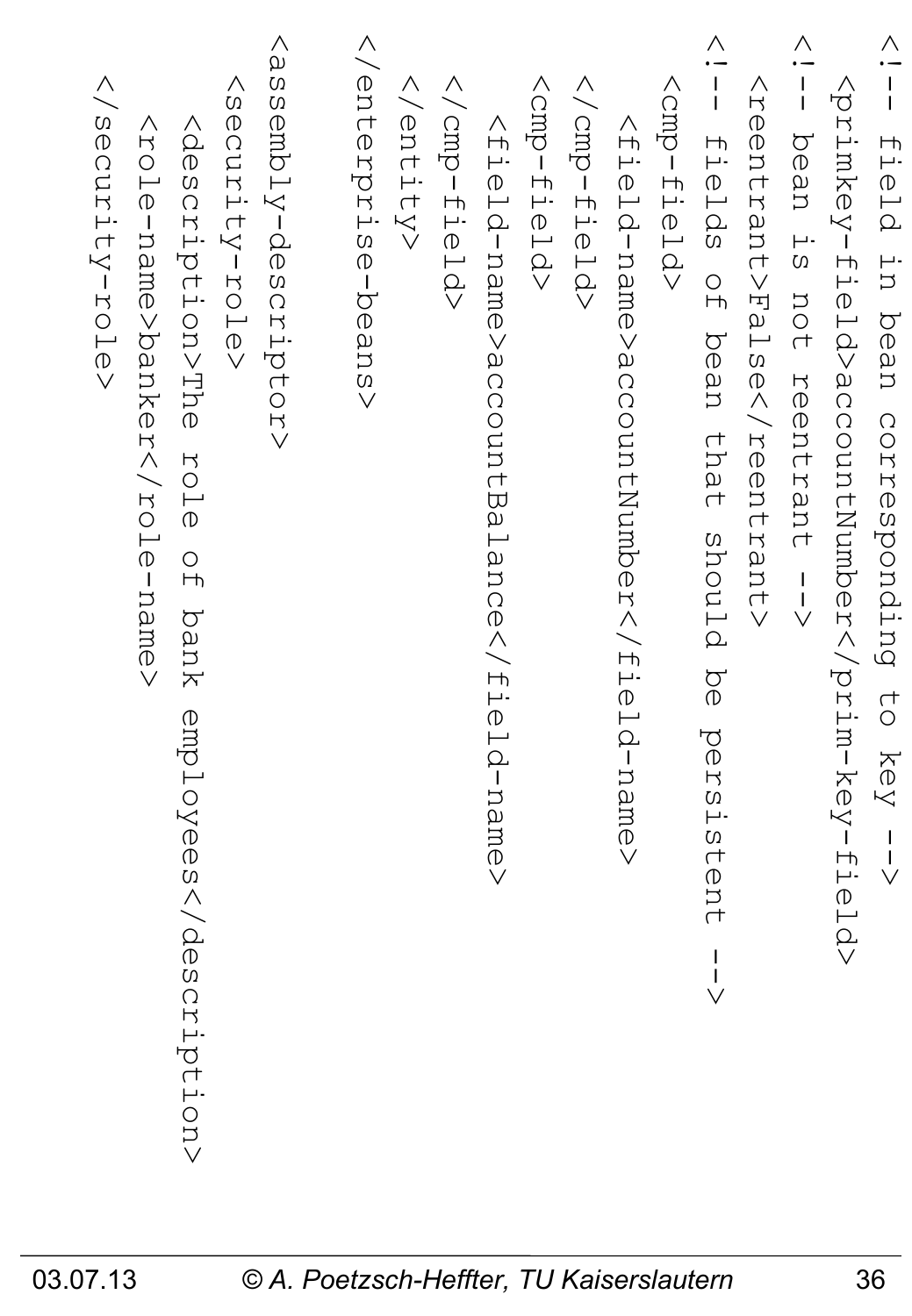| >prodity-descriptor><br><rejb-jar><br/><b>Y/COntainer-transaction&gt;</b><br/><trans-attribute>Required</trans-attribute><br/><br <br=""/> method&gt;<br/><method-name>changeBalance</method-name><br/><ejb-name>BankAccount<th><math display="block">\frac{1}{1}</math><br><b>NORTEBRUSBOCTIONS</b><br/><method><br/>method is only invoked<br/>α<br/>Θ<br/>part<br/><math>\frac{0}{1}</math><br/>transaction</method></br></th><th><math>\frac{\wedge}{\sqrt{1}}</math><br/><br/> refrod-permission&gt;<br/>transactional behavior<br/><br <br=""> method&gt;<br/><math>\frac{1}{2}</math><br/>method<br>changeBalance</br></br></th><th><nethod><br/><mのf amの="" hod="" n="" –=""> *&lt; / mのf hod – n amの&gt;<br/><ejb-name>BankAccount</ejb-name></mのf></nethod></th><th>&lt; -<br/>- I<br/>- I<br/><nethod-permission><br/>Bank employees may invoke<br/><role-name>banker</role-name><br/>all.<br/>methods</nethod-permission></th></ejb-name></rejb-jar> | $\frac{1}{1}$<br> | $\frac{\wedge}{\sqrt{1}}$<br><br>refrod-permission><br>transactional behavior<br><br> | <nethod><br/><mのf amの="" hod="" n="" –=""> *&lt; / mのf hod – n amの&gt;<br/><ejb-name>BankAccount</ejb-name></mのf></nethod> | < -<br>- I<br>- I<br><nethod-permission><br/>Bank employees may invoke<br/><role-name>banker</role-name><br/>all.<br/>methods</nethod-permission> |
|------------------------------------------------------------------------------------------------------------------------------------------------------------------------------------------------------------------------------------------------------------------------------------------------------------------------------------------------------------------------------------------------------------------------------------------------------------------------------------------------------------------------------------------------------------------------------------------------------------------------------------------------------------------------------------------------------------------------------------------------------------------------------------------------------------------------------------------------------------------------------------------------------------------------------------------------------------------|-------------------|---------------------------------------------------------------------------------------|----------------------------------------------------------------------------------------------------------------------------|---------------------------------------------------------------------------------------------------------------------------------------------------|
|------------------------------------------------------------------------------------------------------------------------------------------------------------------------------------------------------------------------------------------------------------------------------------------------------------------------------------------------------------------------------------------------------------------------------------------------------------------------------------------------------------------------------------------------------------------------------------------------------------------------------------------------------------------------------------------------------------------------------------------------------------------------------------------------------------------------------------------------------------------------------------------------------------------------------------------------------------------|-------------------|---------------------------------------------------------------------------------------|----------------------------------------------------------------------------------------------------------------------------|---------------------------------------------------------------------------------------------------------------------------------------------------|

 $\vee$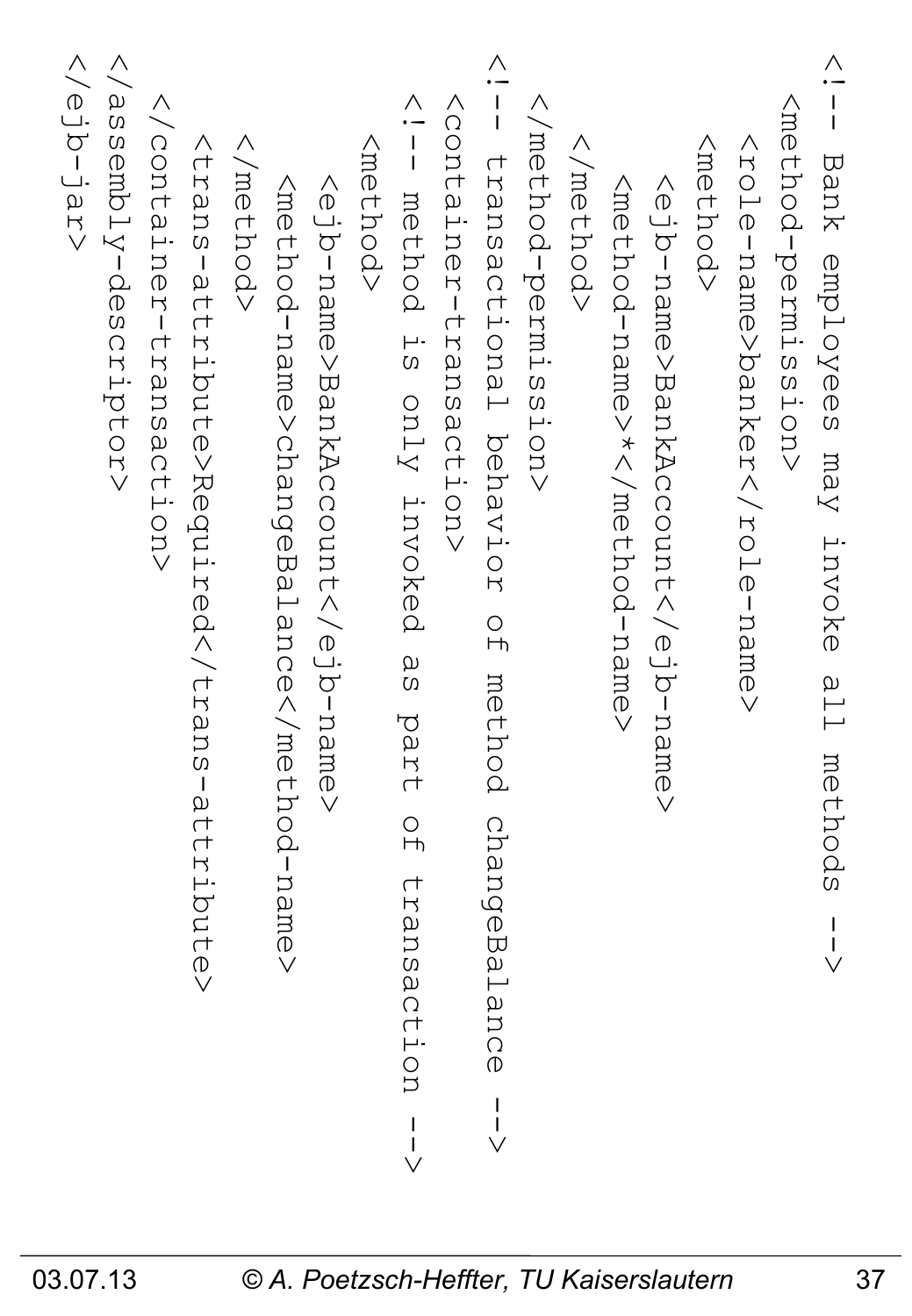# **Further Aspects**

In summary, the component model of the EJB framework is based on

- Java interfaces and classes
- and an XML document describing the relationship and properties of the parts.

I.e. it is a programming language dependent model.

The EJB specification contains a fairly large number of conventions and rules which

- make it possible that the parts can work together seamlessly,
- allow for the communication with the underlying container,
- make the beans to a large extent independent of the special implementation of the container.

Starting with version 3.0, EJB supports Java annotations to simplify the coding and to realize automated composition by *dependency injection*.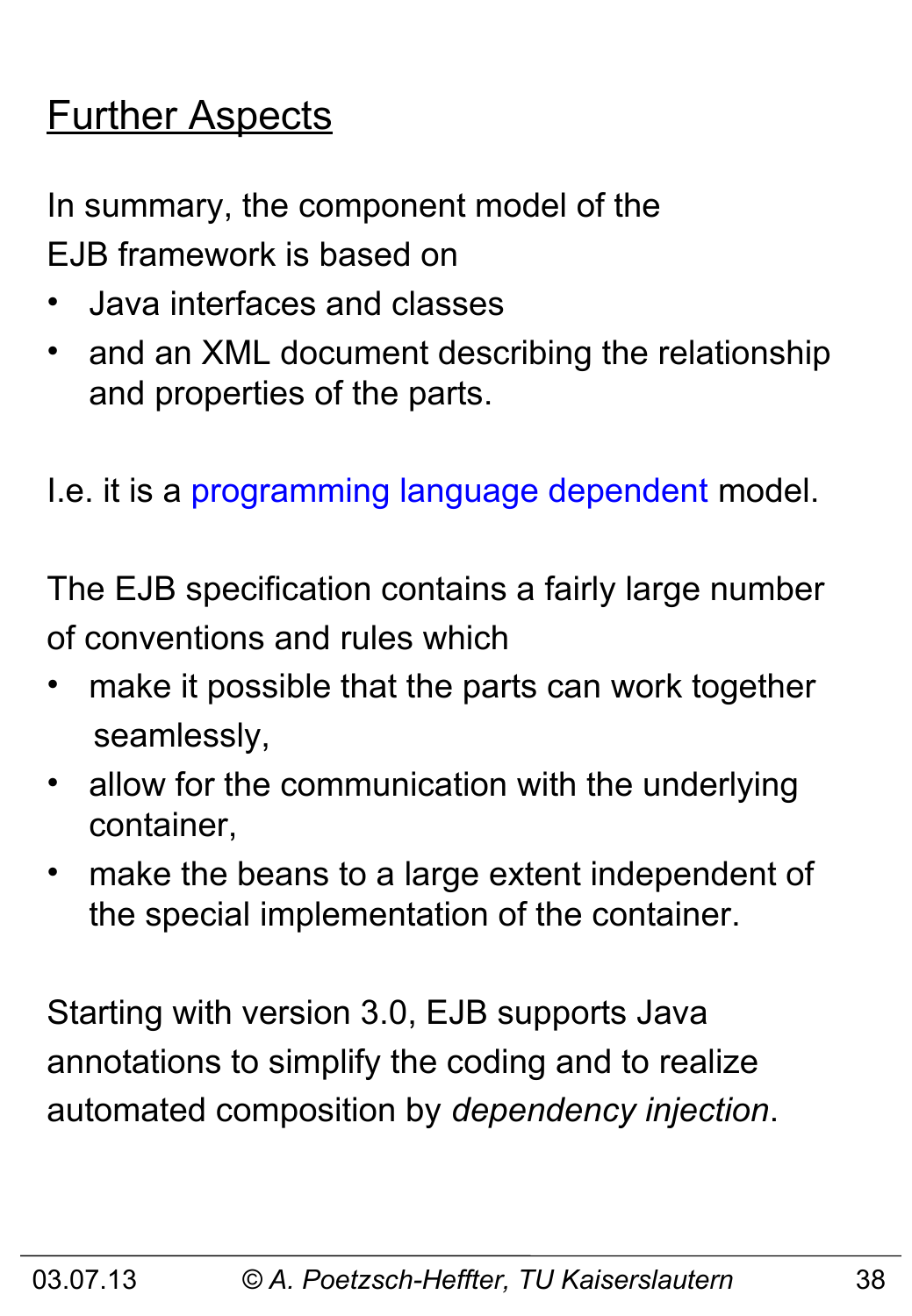In the following, we provide some more rule examples:

- A bean must not return the implicit parameter "this" as result of a method or pass it as a parameter.
- Static variables are forbidden in bean classes.
- Use of threads and synchronization mechanisms is not allowed.
- Use of GUI facilities as well as input- and output-operations are forbidden.
- Use of introspection and reflection must be avoided.
- Beans should not influence class loading and security management.

The basic reason underlying these restrictions is to create a well-defined interface between the components and the container.

This interface has to take behavioral and security aspects into account. E.g.

- deadlocks have to be avoided,
- the access rights of beans have to be restricted so that they cannot manipulate the data of other beans.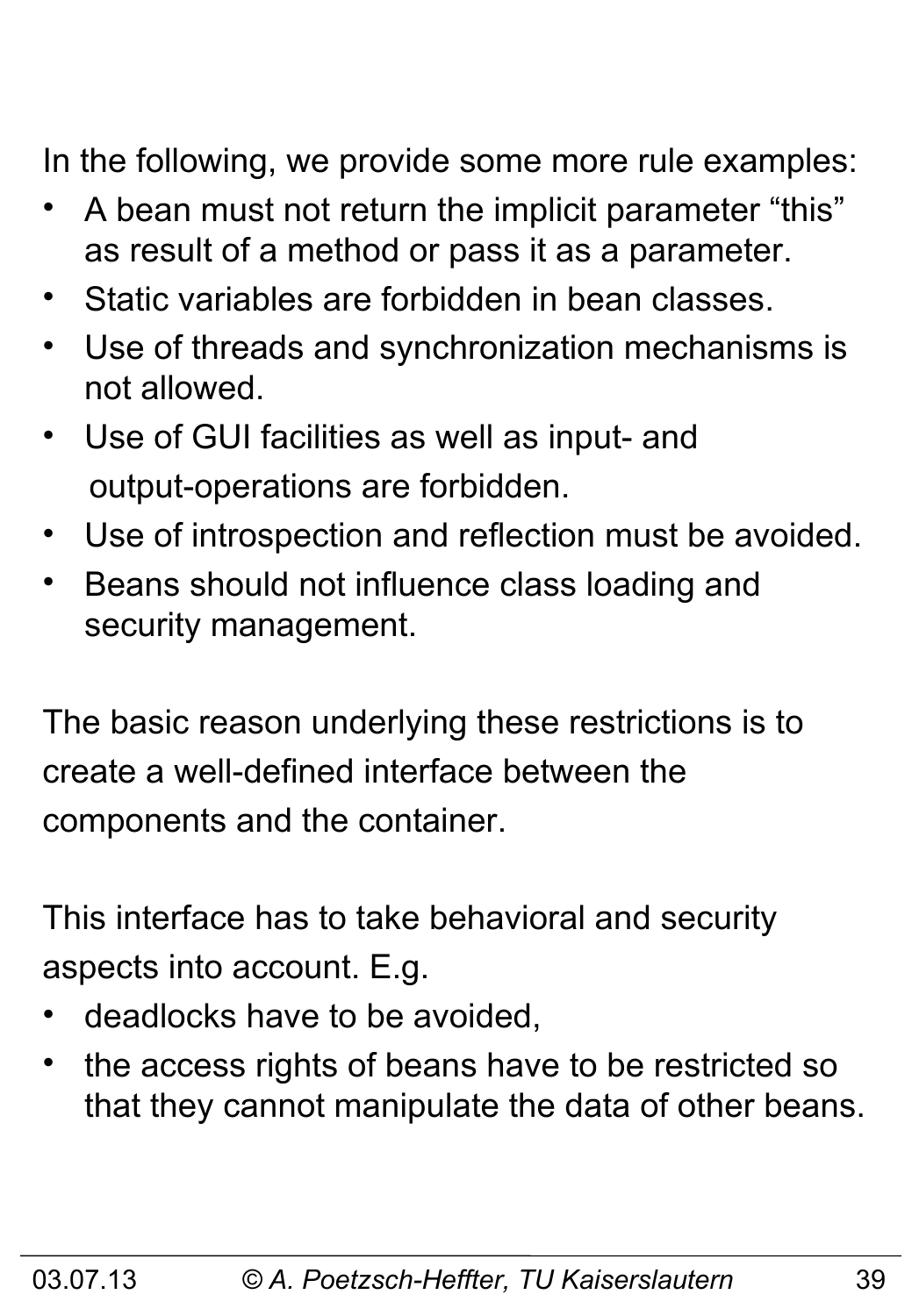# **8.3.2 Component Infrastructure**

The backbone of the EJB component infrastructure is the *EJB container*.

A bean instance can only exist within a container. The container is the runtime environment for bean instances and provides the "necessary services", in particular:

- a naming service,
- a transaction monitor,
- access to a database,
- and Java Mail service

### **Managing Beans**

The major task of the EJB container is to control the life cycle of bean instances.

It creates and removes instances.

In addition, it is responsible for an efficient management of bean instances:

- Many containers provide mechanisms to passivate and reactivate instances by temporarily storing them on disk.
- Pooling of instances allows to reuse an instance thereby avoiding removing an instance and afterwards creating an equal instance again.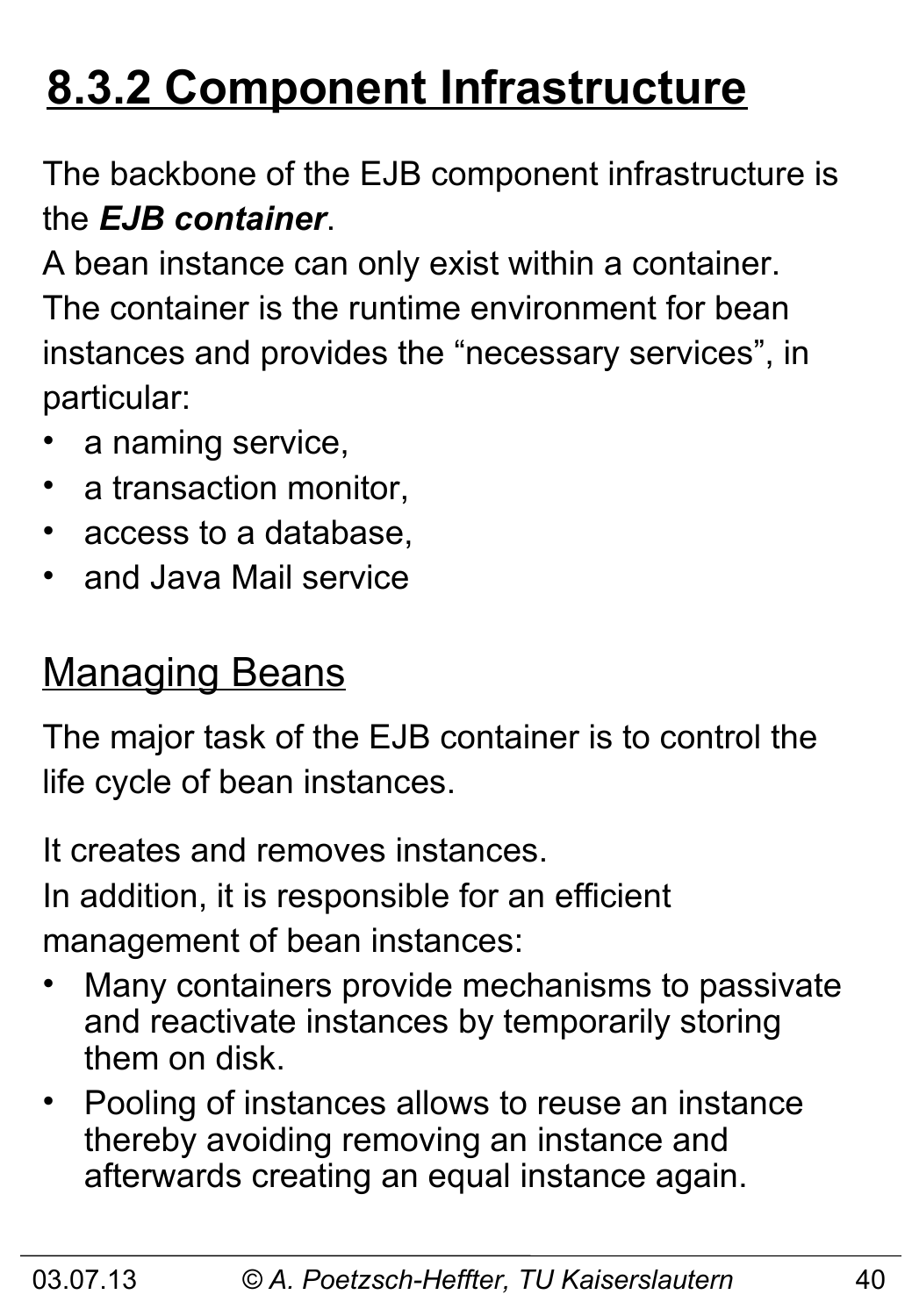- Support for load balancing between different containers: If one container is very busy, use another less frequented container.
- Mechanism to access beans by name. Containers use the Java Naming and Directory Interface which is an extension to the naming mechanism underlying RMI.

#### Persistence, Transactions, Security

EJB containers have to support a mechanism that is called container-managed persistence.

An entity bean with container-managed persistence relies on the container to perform persistent data access on behalf of the bean instances.

The container has to

- transfer the data between the bean instance and the underlying database,
- implement the creation, removal, and lookup of the entity object in database,
- manage the mapping between primary key and EJBObject.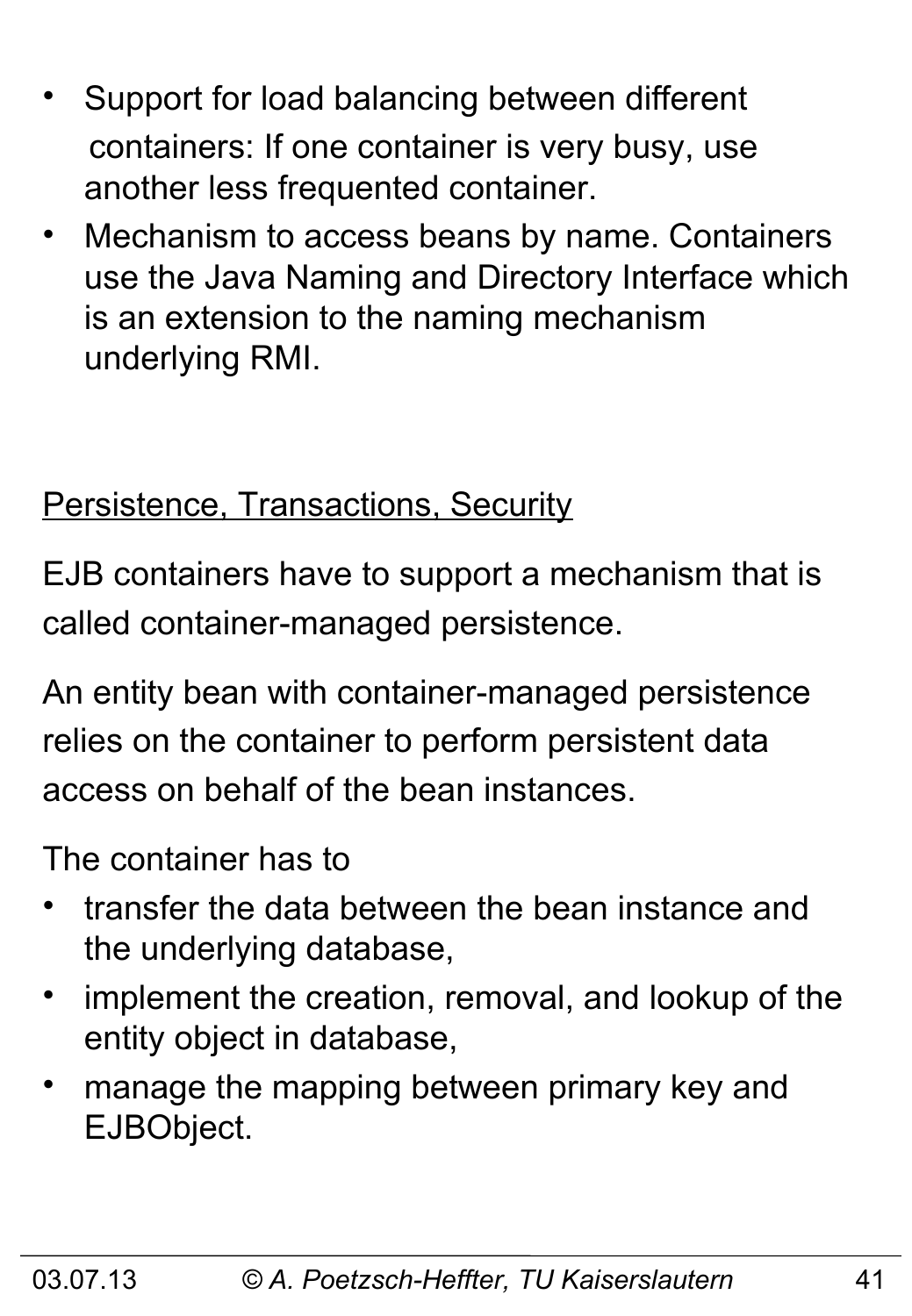Transactions ensure data consistency, taking into account failure recovery and multi-user programming.

The EJB framework supports distributed transactions: An application can automatically update data in multiple databases which may be distributed across multiple sites.

In case of container-managed transaction demarcation, the container demarcates transactions according to instructions provided by the application assembler in the deployment descriptor.

These instructions describe e.g. whether the container should run a method

- in a client's transaction,
- in no transaction,
- or in a new transaction that the container has to start.

In order to support such mechanisms, the EJB framework comprises a transaction model.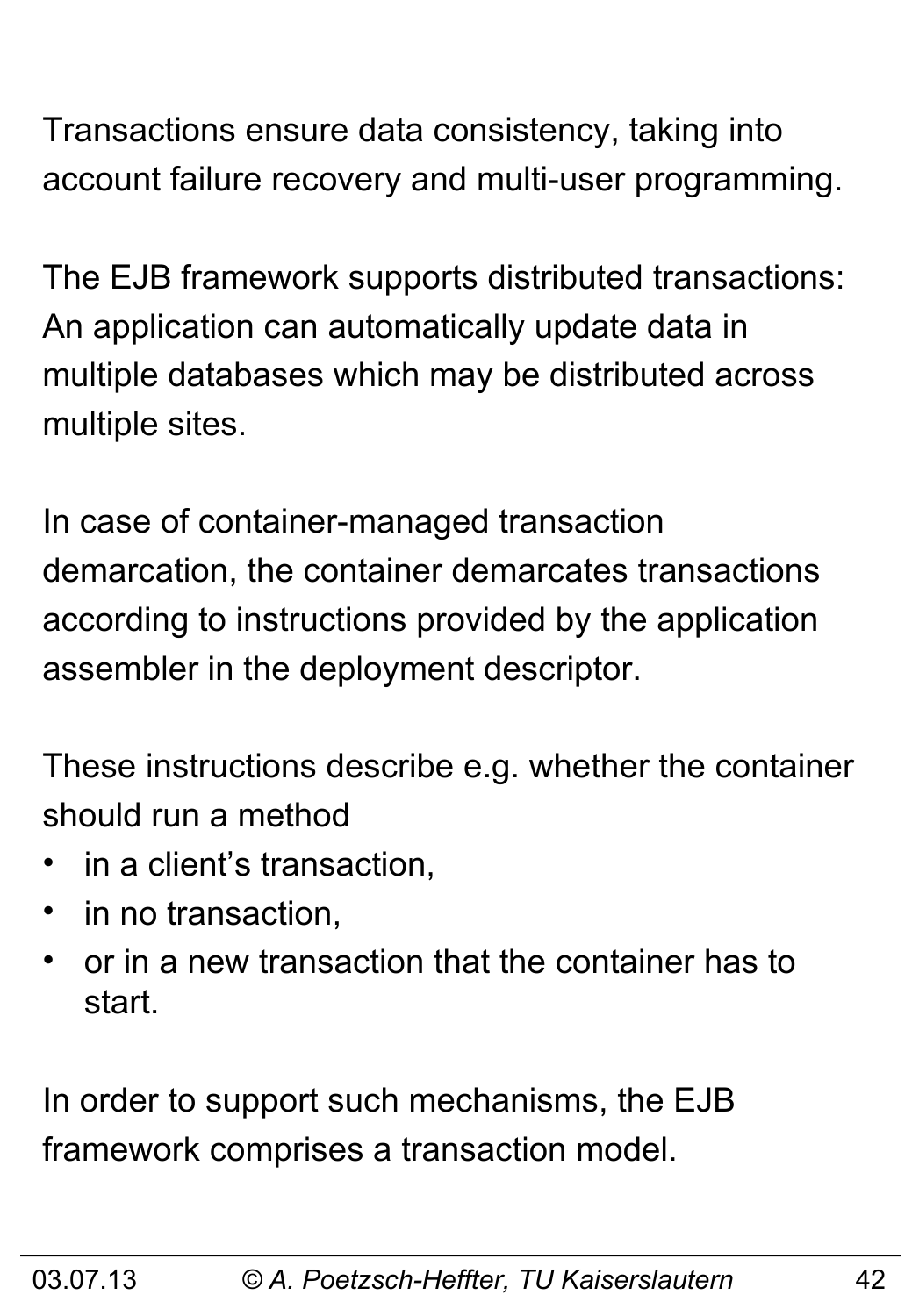The EJB framework provides several mechanisms to secure the applications assembled from the beans. The container provides the implementation of a security infrastructure that can be controlled by socalled security policies.

It is important to have a clear separation between

- application code, i.e. beans,
- and security code, i.e. the security infrastructure of the container and the security policies.

These parts are connected only at deployment time.

### **Deployment of Beans**

We consider the question of how beans are deployed in containers.

The container developers have to provide tools for the deployment of beans.

For each bean X, the tools take the bean sources as input and generate two classes:

- a class XHome implementing the home interface (EJB home objects)
- and a class XObject implementing the remote interface (EJB remote objects).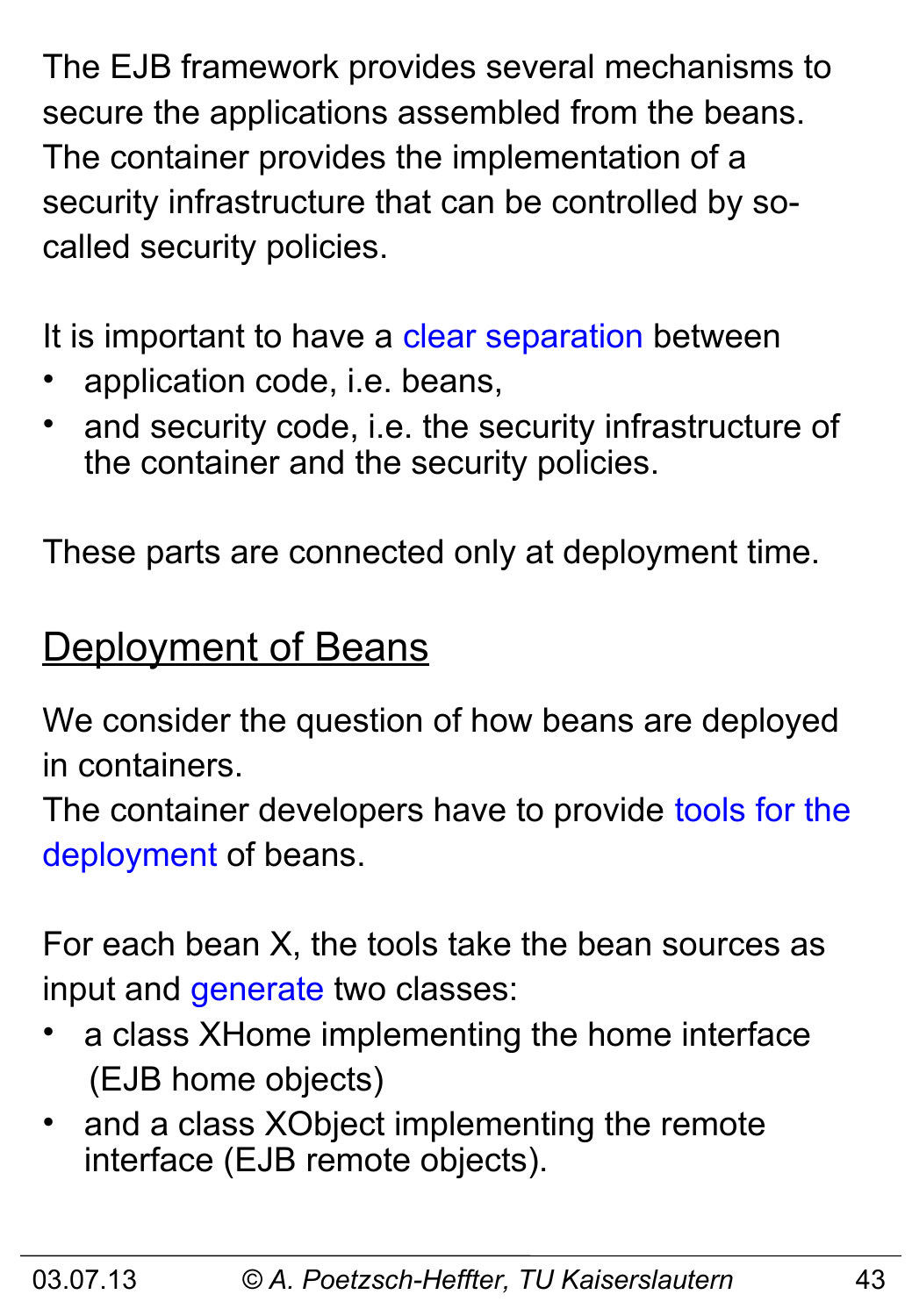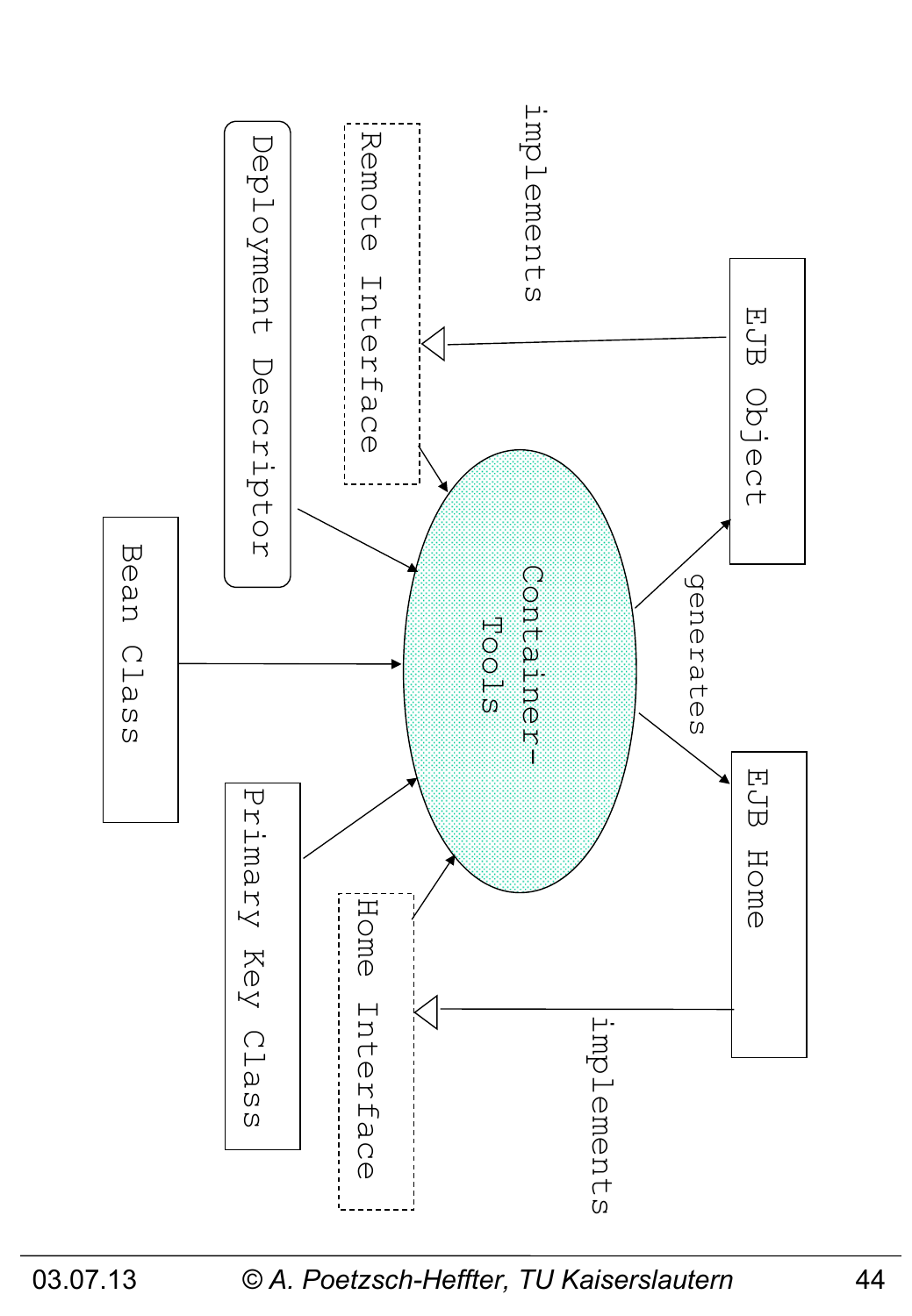The EJB home and remote objects

- encapsulate the bean instance:
	- o A client can only access a bean by invoking methods of the home and remote objects.
	- o These objects delegate the client's method invocations to the bean instance.
- perform operations realizing important tasks of the container:
	- o ressource management,
	- o security mechanisms,
	- o transactions handling,
	- o persistence management.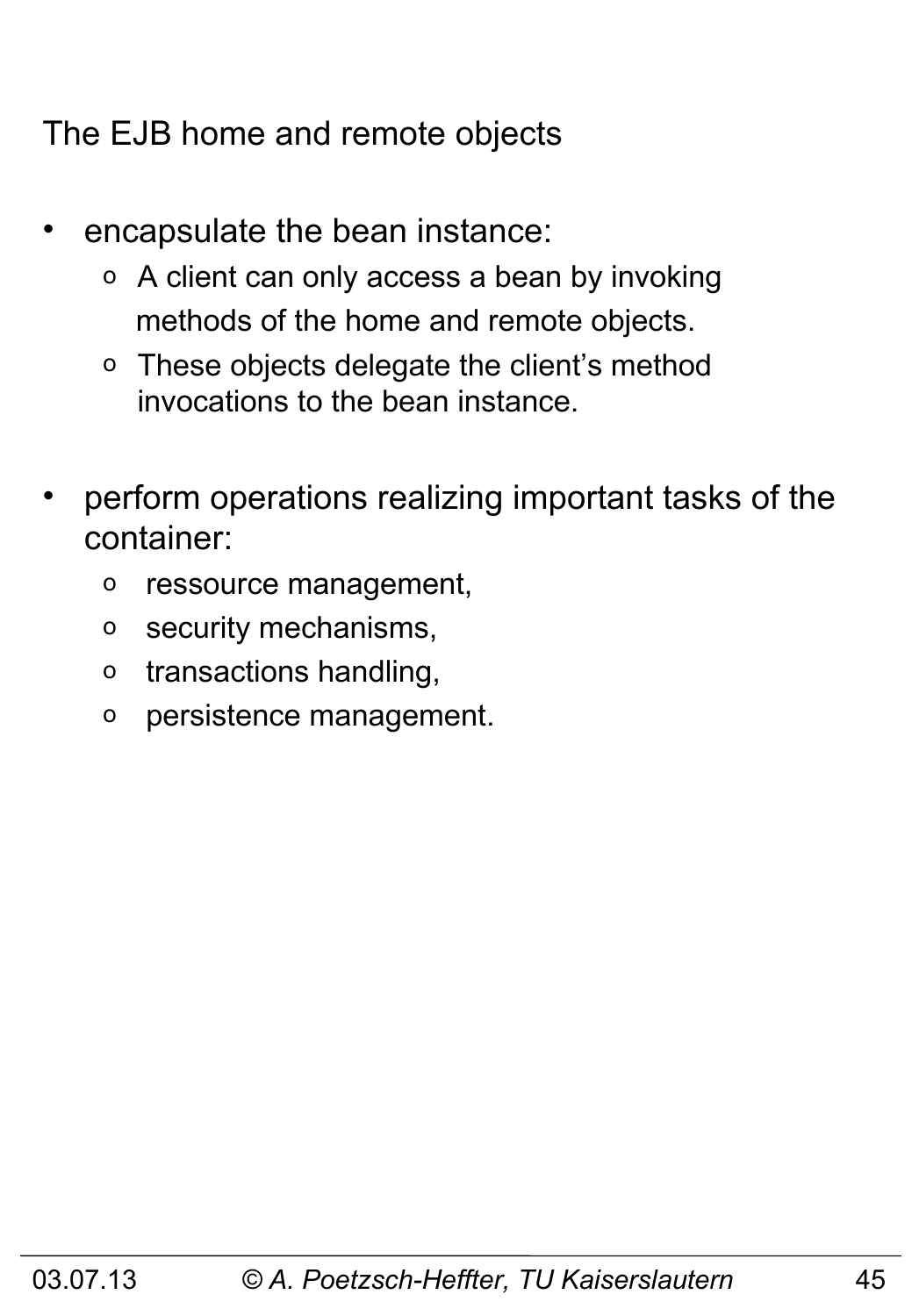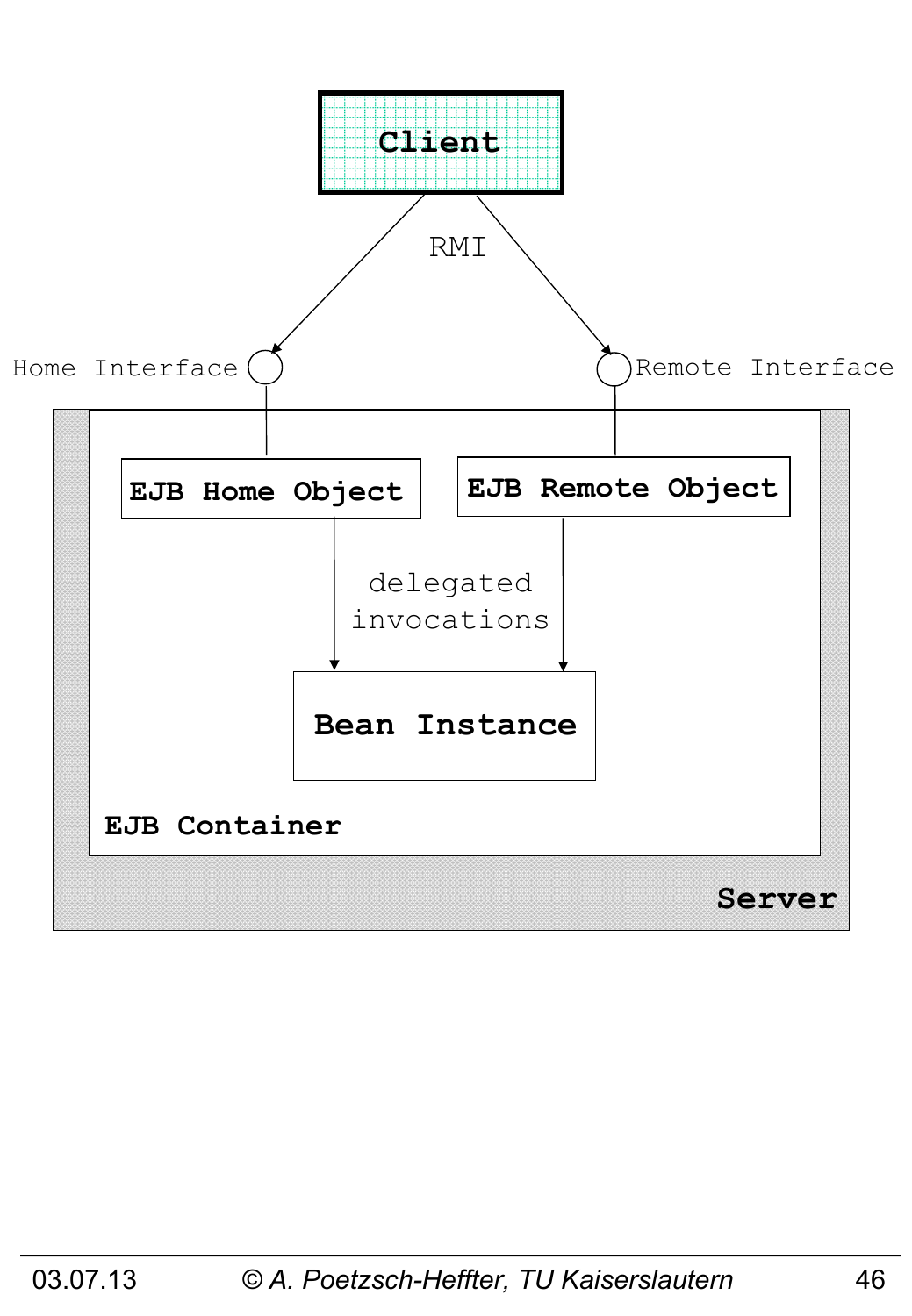It is important that the EJB framework supports such a delegation and encapsulation technique:

- This way, the container has control over bean instances and can prevent incorrect or malicious access to beans.
- It is the basis to relate the component infrastructure to the components.
- It frees the bean developers to a large extent from taking infrastructure issues into account.

A bean instance is always accessed through its home and remote object. This also holds for the communication among beans.

# **Using Beans**

To illustrate the usage of beans let us consider the example of the bank account.

A client wishes to access an instance of the BankAccount-bean.

He has to know the name by which the bean is made accessible in the container.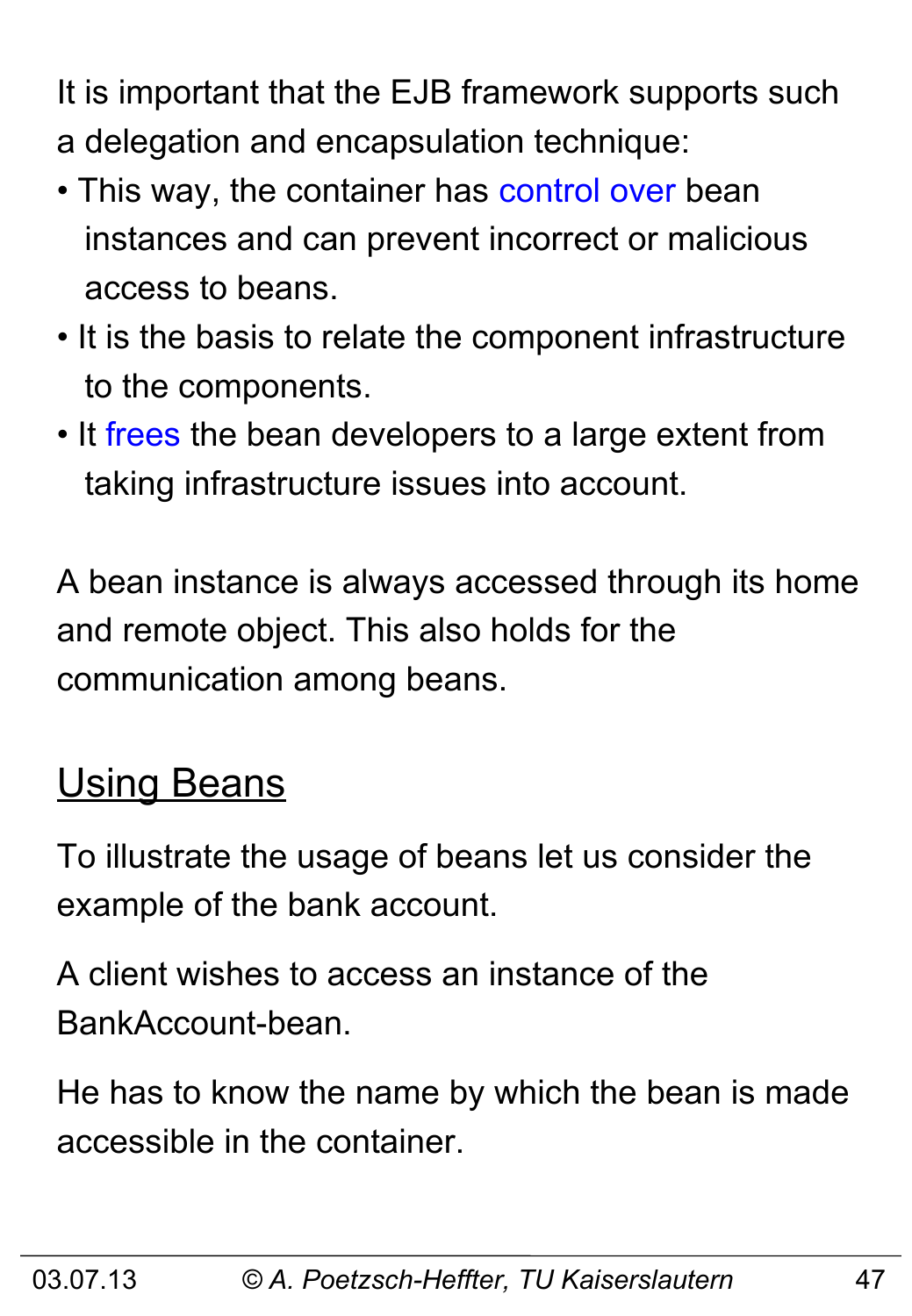Usually, this is the name of the bean as given in the deployment descriptor. In our example, the name was "BankAccount", and we assume that the bean is accessible under the name

"java:comp/env/ejb/BankAccount".

The following fragment shows the essential steps to access and use a bean:

String BANK\_ACCOUNT = "java:comp/env/ejb/BankAccount"; InitialContext  $ctx = new InitialContext()$ ; Object o = ctx.lookup(BANK\_ACCOUNT);  $BankAccountHome bh = (BankAccountHome)$  PortableRemoteObject.narrow( o, BankAccountHome.class); BankAccount ba = bh.create("2345735",  $0.0$ ); ba.changeBalance(32.00);